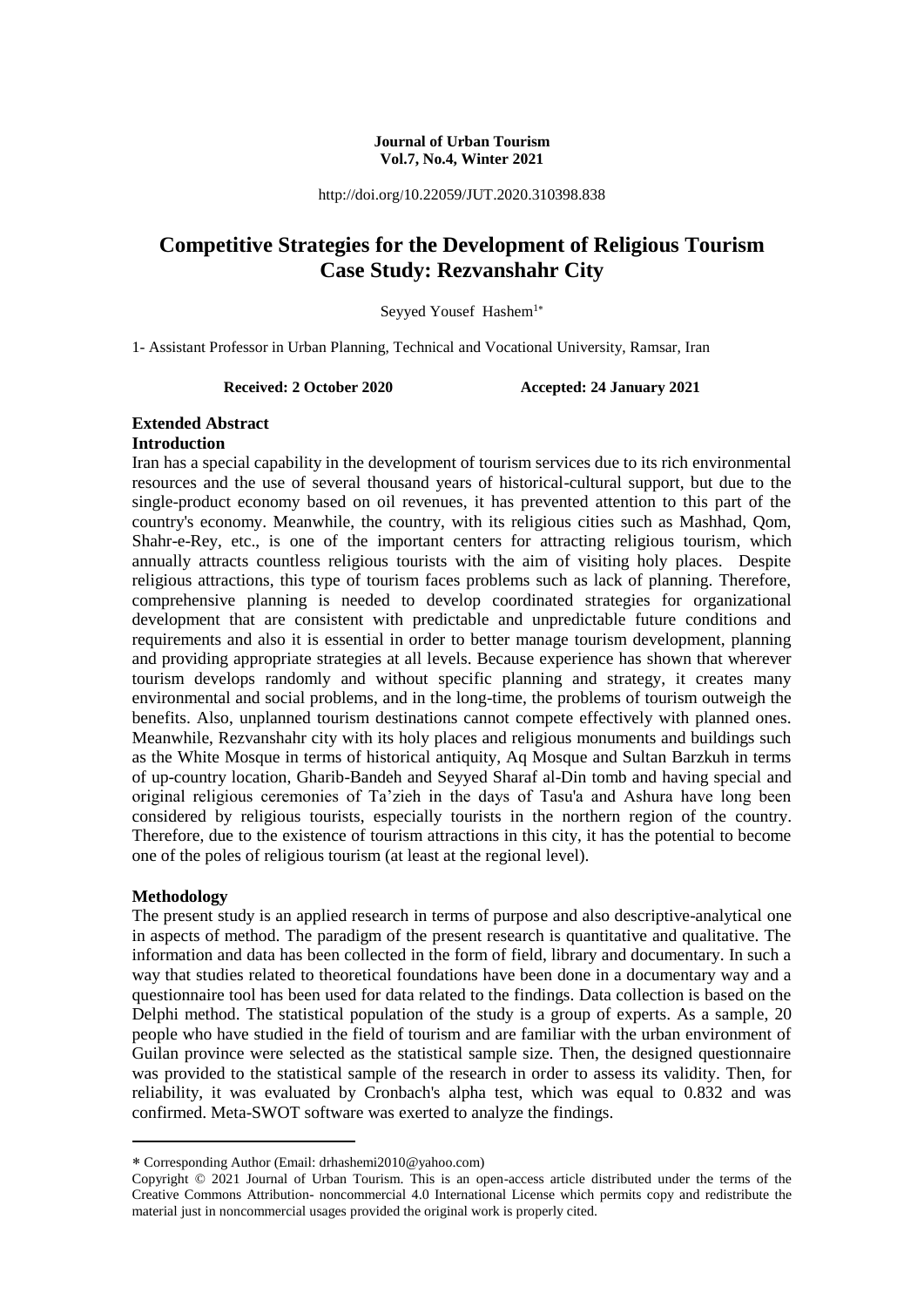#### **Results and discussion**

All the inputs of this research are based on objectives such as introducing the religious attractions of Rezvanshahr city at the provincial, regional and national levels, increasing the presence of religious tourists, developing religious tourism, and economic prosperity of the region. in order to weight these goals, the opinions of a group of experts have been used and the results have been entered in Meta-SWOT software. Then, resources and capabilities were identified and evaluated, and according to them, the existing competitors in the region were obtained. And it was found that the five cities of Rasht, Shaft, Someh Sara, Amlash and Langarud are the main competitors in the region for the city of Rezvanshahr. Based on this information, a competitive map was drawn. After these steps, with the help of expert opinions, strategies for the development of religious tourism have been presented. After weighing and drawing a strategic plan, it was determined that the establishment of tourism camps and villages with tourism and recreational facilities on the outskirts of the religious place of Sultan Barzkuh, the establishment of tourism residential camps on the marginal lands of the Chafroud and Shafaroud rivers in front of religious places of Sheikh Kamel Naqshbandi and Agha Mohammad Shafie, providing low-fee banking facilities to interested investors in creating tourism spaces in the up-country religious areas (Sultan Barzkuh, Aq Mosque Rineh) and foothill areas (Sheikh Abolmaali), information through preparation broadcasting documentaries, maps and brochures, specialized magazines, publications and official sites for interested tourists in visiting religious and historical monuments, renovation of the old places of White and Aq Mosque are the most important factors as the attractions of religious tourism.

#### **Conclusion**

The results show that the resources and capabilities of Rezvanshahr city have different weights. As the fame of holding special religious ceremonies in shrines such as mourning and Ta'zieh ceremonies on the day of Ta'soa in Hazrat Seyyed Sharaf al-Din (Darsara) tomb, the existence of religious places in the beautiful landscapes of up-country and mountainous areas, foothills and plains , holding weekly markets in Rezvanshahr, Pareh-e-Sar and Chouka as the economic and cultural symbol of the region, special cultural attractions of different regions such as the customs and livelihood of the Gilakis, Talyshs and Turks, the existence of historical monuments and cultural sites such as the old mosques of White Mosque along the Dinachal River and the ancient cemetery of Mianroud and Vaskeh are the most important resources and capabilities of Rezvanshahr city for tourism development, respectively.

**Keywords:** Religious Tourism, Development Strategies, Rezvanshahr, Meta-SWOT.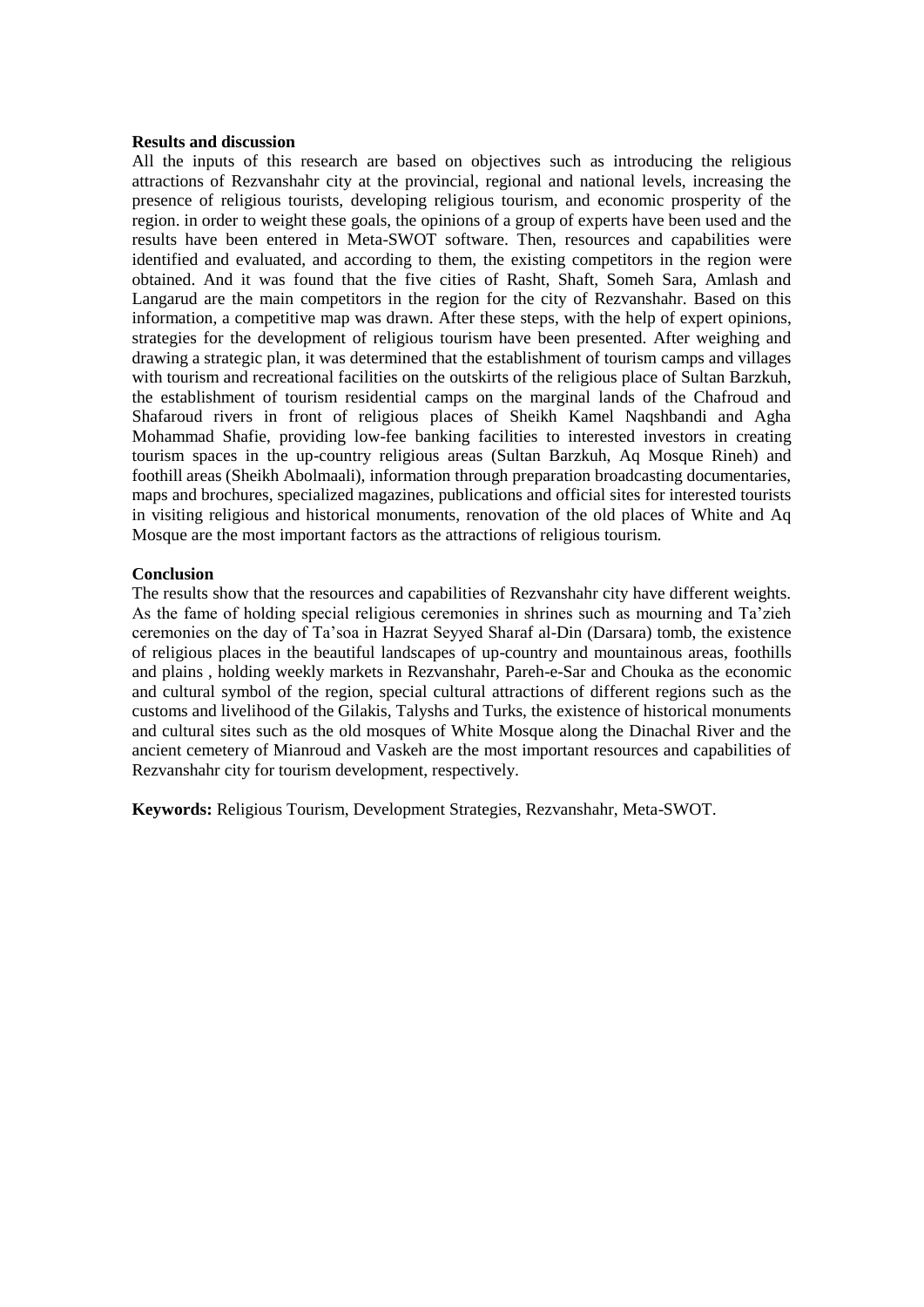## **فصلنامه گردشگری شهری، دورۀ ،7 شمارۀ ،4 زمستان 1399 صص. 75-89**

http://doi.org/10.22059/JUT.2020.310398.838

# **راهبردهای رقابتپذیری توسعه گردشگری مذهبی مطالعه موردی: شهرستان رضوانشهر**

**-** استادیار شهرسازی، دانشگاه فنی و حرفهای مالصدرا، رامسر، ایران **سید یوسف هاشمی**<sup>1</sup>

**تاریخ دریافت: 1399/07/11 تاریخ پذیرش: 1399/11/06**

## **چکیده**

گردشگری مذهبی گونهای از گردشگری است که به دلیل شرایط ویژه و ریشه داشـتن در فرهنـگ دینـی نقـش مهمی در پایداری فرهنگی و اقتصادی سکونتگاههای دارای اماکن مـذهبی دارد و همچنـین ظرفیتهـای زیـادی برای توسعه خدمات گردشگری در مناطق فراهم مینماید که برای استفاده از آن نیـاز اسـت کـه شـرای موجـود بررسی و برنامهریزی راهبردی با تکیهبر نقاط قوت و امکانات مناطق مذکور تدوین شود. مسـئله پـژوهش حاضـر تدوین راهبردهای رقابتپذیر و توسعه گردشگری مذهبی در شهرسـتان رضوانشـهر میباشـد. جهـت انجـام ایـن پژوهش از روش توصیفی - تحلیلی اسـتفاده شـد و بـرای گـردآوری دادههـا ابتـدا از مصـاحبهها و مشـاهدات و پرسشنامهها بهره گرفتهشده اسـت و سـپس دادههـای بهدسـتآمده بـا روش کمـی و نرمافـزار متاسـوات مـورد تجزیهوتحلیل قرارگرفتهاند. جامعه آماری تحقیـق گـروه خبرگـان میباشـند کـه 20 نفـر از خبرگـان از مـدیران، مسئولان و خبرگان استان که در حوزه گردشگری فعالیت داشتهاند و با محیط موردمطالعه آشنایی دارند بـه روش گلوله برفی انتخاب گردیدند. نتایج نشان داد که شهرستانهای شفت، رشت، صومعهسرا، املـش و لنگـرود رقبـای اصلی شهرستان رضوانشهر در زمینه گردشگری محسوب میشـوند در بخـش اولویتبنـدی راهبردهـای توسـعه گردشگری نیز مشخص گردید که راهبردهای عـواملی نظیـر ایجـاد اردوگاههـا و دهکـده توریسـتی بـا امکانـات توریستی و تفریحی در حاشیه مکان مذهبی، ایجاد کمپینهای اقامتی، توریسـتی در زمینهـای حاشـیه رودخانـه چافرود و شفارود نزدیک با اماکن مذهبی، ارائه تسهیالت بانکی با کارمزد کم به سرمایهگذاران عالقهمنـد جهـت ایجاد فضاهای گردشگری در مناطق مذهبی پیلاقی (سلطان برزکوه آق مسجد رینه) و مناطق کوهپایـهای (شـیخ ابوالمعالی(، اطالعرسانی از طریق تهیه برنامههای مستند صداوسیما، نقشه و بروشور، مجالت تخصصی، نشـریات و سایتهای رسمی برای گردشگران عالقهمند به بازدید از بناهای مذهبی و تـاریخی، مرمـت و بازسـازی امـاکن قدیمی اسپیه مزگت و آق مسجد دارای بیشترین تأثیرگذاری بوده و بیشترین وزن را در بین سایر عوامل دارند.

**واژگان کلیدی:** گردشگری مذهبی، راهبردهای توسعه، شهر رضوانشهر، متاسوات.

Email: drhashemi2010@yahoo.com مسئول نویسنده .1

**.**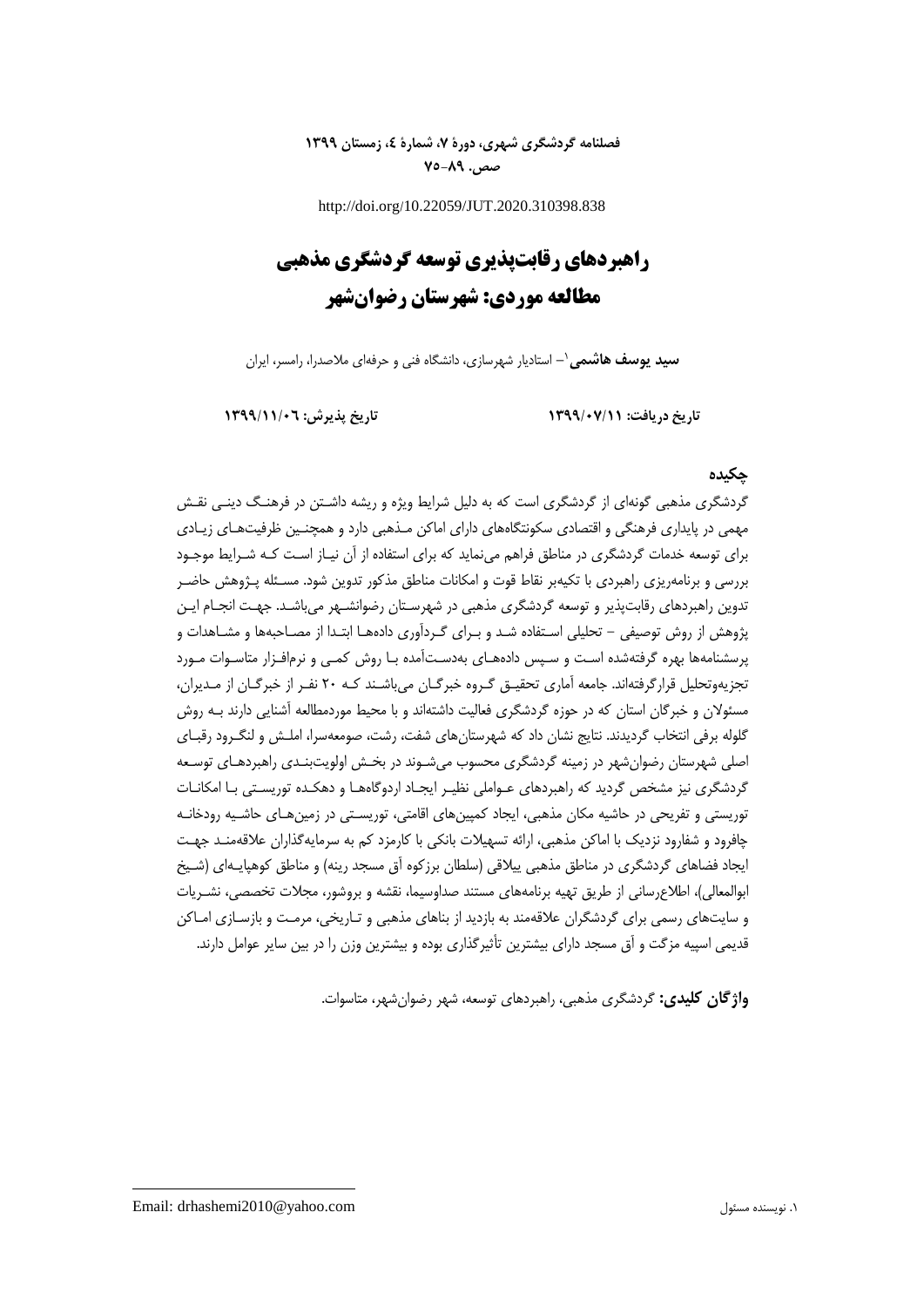**مقدمه**

صنعت گردشگری در سالهای اخیر تأثیرات زیادی بر وضعیت اقتصادی، اجتماعی و فرهنگی جهان داشته است )حیـدری و همکاران:1399، 144(. ایجاد اشتغال، ارز آوری، تعادل منطقهای، کمک به صلح جهـانی، کمـک بـه سـرمایهگذاری در میراث فرهنگی، بهسازی محیط، کمک به بهسازی زیستگاههای حیاتوحش، توسعه نواحی دارای جاذبههای گردشـگری و جلــوگیری از برونکــوچی جمعیــت، از جملــه مزایــای ایــن صــنعت بــوده اســت )غالمــی و خلجــی:1396، 18؛ ,2017:2UNWTO). و با فراهم کردن بستر رقابت بین شهرهای گردشگر ابزاری مهم برای توسعه محسـوب میشـود. در این میان گردشگری مذهبی بهعنوان یکی از زیرمجموعههای صنعت بـزرگ و متنـوع گردشـگری جهـانی از جایگـاه ویژهای در رشد اقتصادی کشورها برخوردار است (موسـوی و سـلطانی،۱۳۹۳: ۷۸). بـر اسـاس گـزارش سـازمان جهـانی گردشــــگری، ســــالانه ٣٢٠ تــــا ٣٢٠ میلیــــون زائــــر از مکانهــــای زیــــارتی جهــــان دیــــدن میکننــــد ),2016:115Kakoti & Syamala). اینگونه از گردشگری که با اعتقادات و باورهای مذهبی بازدیدکنندگان یا قدمت و جاذبه تاریخی مکانهای مذهبی گرهخورده است و ریشه در تاریخ ایجاد مذاهب دارد و ظرفیـت عظیمـی را بـرای جـذب گردشگر در مناطق مختلف ایجاد میکند. کشور ایران به دلیل برخورداری از منابع سرشار محیطی و بهرهگیری از پشتوانه تاریخی - فرهنگی چند هزارساله، قابلیت ویژهای در توسعه خدمات گردشگری دارد، اما بـه دلیـل اقتصـاد تکمحصـولی متکی بر درآمدهای نفتی، مانع از توجه به این بخش از اقتصاد در کشور شده است (حاتمی نـژاد و همکـاران، ۱۳۹۵: ۶۰). این در حالی است که کشور با داشتن شهرهای مذهبی مانند مشهد، قم، شهرری و ... یکی از مراکز مهم جـذب توریسـم مذهبی است و ساالنه گردشگران مذهبی بیشماری را با هدف زیارت اماکن متبرکه بـه خـود اختصـاص داده اسـت. امـا علیرغم برخورداری از جاذبههای گردشگری مذهبی این نوع از توریسم با مشکالتی چون نبود برنامهریزی روبروست؛ بـه همین دلیل است که بیشازپیش توجه به صنعت گردشگری مـذهبی در پهنـه سـرزمینهای مقـدس اسـالمی ضـرورت مییابد تا در دنیای مدرن، ملت اسالمی نیز بتواند در رابطه با این صنعت درآمـدزا حرفهـایی بـرای گفـتن داشـته باشـد )آقاجانی و فراهانی فرد:1394، 44(. بنابراین برنامهریزی جـامعی الزم اسـت تـا راهبردهـای هماهنـگ شـدهای را بـرای توسعهسازمانی تدوین کند که با شرایط و الزامات قابل پیشبینی و غیرقابلپیشبینی آینده منطبق و سازگار باشد (بهرامی و همکاران:1389، 12(. بر این اساس برای مدیریت بهتر توسعه گردشگری برنامـهریزی و ارائـه راهبردهـای مناسـب در تمامی سطوح آن ضروری است. چراکه تجربه نشان داده است هرکجا گردشگری بـهطور اتفـاقی و بـدون برنامـهریزی و استراتژی مشخص توسعه یابد، مشکالت زیستمحیطی و اجتماعی متعددی به وجود مـیآورد و در درازمـدت، مشـکالت گردشگری بیش از فوایدش میشود (رکن|لدین افتخاری و داوود،۱۳۸۵: ۹). همچنین منـاطق گردشـگری بـدون برنامـه نمیتوانند بهطور مؤثر با مناطق گردشگری برنامهریزیشده رقابت کنند.

استان گیالن نیز در شمال کشور با دارا بودن بقاع متبرکه متعدد با قدمتی طـوالنی کـه رقـم آن بـه بـیش از 900 بقعـه میرسد، جلوهای معنوی به طبیعت گیالن بخشیده و از برکت وجود این اماکن مذهبی اقتصاد منطقه نیـز رونـق یافتـه و میتواند از لحاظ جذب توریسم توجّه عده زیادی از گردشگران و زوار را به خـود جلـب نمایـد. در ایـن میـان شهرسـتان رضوانشهر با دارا بودن اماکن متبرك و آثار و ابنیه مذهبی مانند مسجد سـفید بـه لحـاظ قـدمت تـاریخی، آق مسـجد و سلطان برزکوه به لحاظ قرار گرفتن در موقعیت ییالقـی، مقبـره غریـب بنـده و بقعـه سـید شـرفالدین و برخـورداری از مراسمهای خاص و اصیل مذهبی تعزیه در روزهای تاسوعا و عاشورای حسینی از دیرباز موردتوجـه گردشـگران مـذهبی بهویژه گردشگران خطه شمال کشور بوده است. بنابراین با توجه به وجود جاذبههای گردشگری در این شهرستان پتانسیل تبدیلشدن به یکی از قطبهای گردشگری مذهبی (حداقل در سطح منطقهای) را دارا میباشـد. تـاکنون در ایـن زمینـه برنامهریزی مدون و دقیقی صورت نگرفته و این شهر از ظرفیتهای موجود بیبهره مانده است، بر این اساس با توجه بـه اهمیت برنامهریزی استراتژیک در توسعه گردشگری، این مسـئله ضـرورت بررسـیهای بیشـتر در ایـن زمینـه را آشـکار میسازد. تدوین برنامه راهبردی ضمن شناسایی رقبای موجود در منطقه و ارائه راهکارهای راهبردی مـؤثر بـرای توسـعه این نوع از گردشگری بهمنظور تبدیلشدن به قطب گردشگری از ضروریات مهم این پژوهش میباشد. در این راستا نیـاز است که شرایط موجود بررسی و برنامهریزی راهبردی با تکیهبر نقاط قوت و امکانات مناطق مذکور تدوین شـود. در ایـن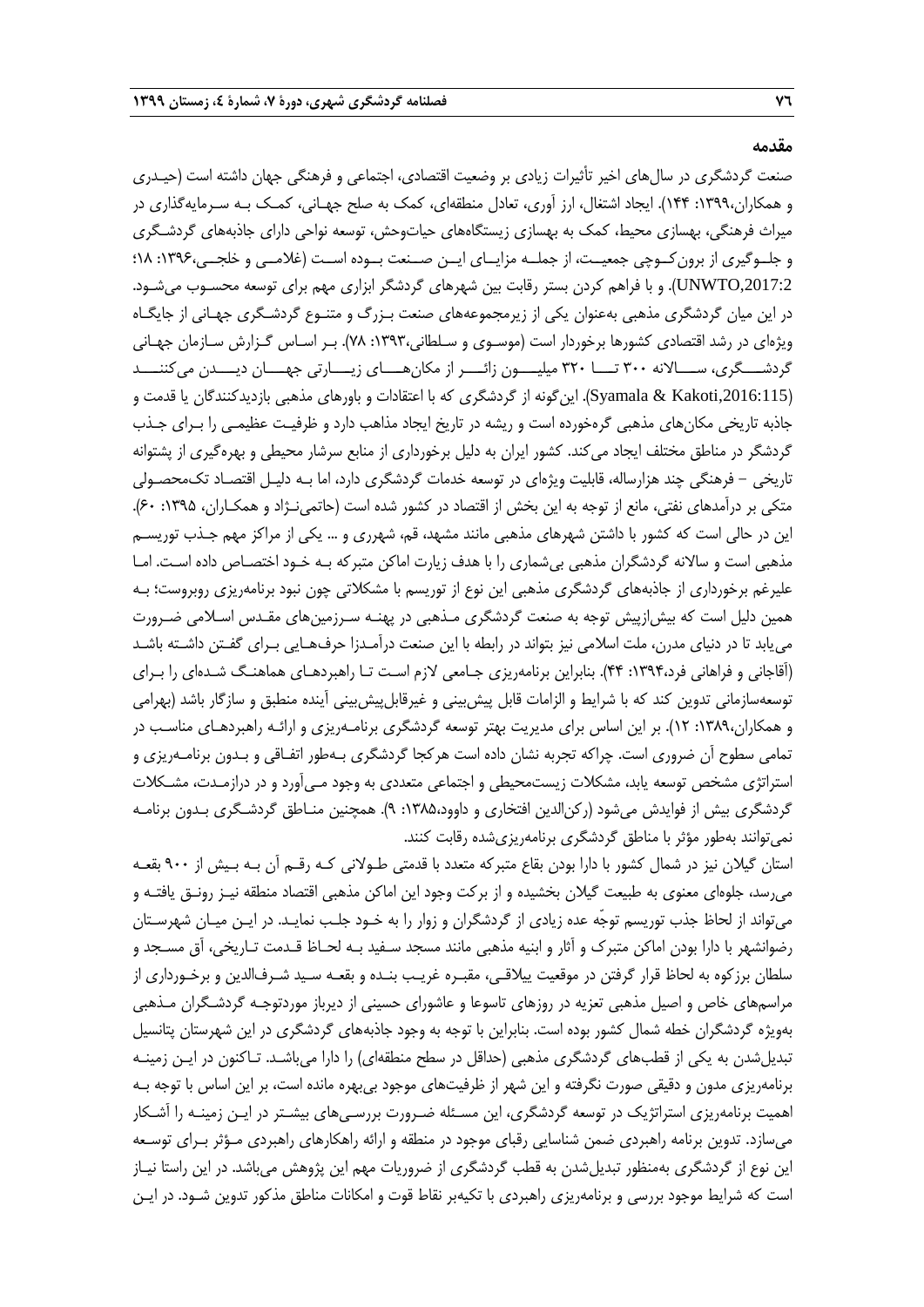راستا تحقیق حاضر با برنامهریزی راهبردی برای توسعه گردشگری مذهبی به دنبال پاسخگویی به سؤال زیر است: شـهر رضوانشهر دارای چه منابع و قابلیتهای در زمینه توسعه گردشگری میباشد؟ این شهر در مقایسه با رقبای خـود در چـه جایگاهی قرار دارد؟ راهبردها توسعه گردشگری مذهبی برای این شهرکداماند؟

بررسی سوابق تحقیق با حوزه گردشگری مذهبی نشان میدهد که تاکنون تحقیقاتی در این زمینه انجامشده است کـه در ادامه مهمترین تحقیقات مرتبط با حوزه گردشگری و بهویژه راهبردهای برنامهریزی توسعه گردشگری به روش متاسوات آورده میشود:

دهدهجان و همکاران )1398( در پژوهشی به مطالعه راهبردهای توسعه گردشگری مذهبی مطالعه موردی: حـرم حضـرت بیبی حکیمه )ع( پرداختهاند. نتایج پژوهش نشان داد که راهبردهای بهبود و کیفیت زیرساختها و افزایش مراکز خدمات رستوران و مراکز پذیرایی و برگزاری مراسمهای مذهبی در حرم بهعنوان بهترین اسـتراتژی بـرای محـدوده موردمطالعـه انتخاب شدند. درنهایت بـا توجـه به نتایج حاصله، راهکارها و تدابیر الزم بـهمنظور بهرهگیـری از قوتهـا و فرصـتهای گردشگری مذهبی در حرم مطهر بیبی حکیمه (س) جهت توسعه گردشگری مذهبی بیانشده اسـت. پیرعلـی و سـیادت )1397( در پژوهشی راهبردهای توسعه گردشگری مذهبی در کالنشهر شیراز را موردمطالعه قرار داده و بعد از بررسـیها توسعه سرمایهگذاری در امکانات و خدمات در جاذبههای گردشگری با رویکرد ملی و بینالمللی، تشویق و ترغیب تورهای گردشگری و زیارتی برای جذب گردشگران و زائران خارجی و داخلی به سفر به شیراز؛ برپایی نمایشگاهها، گردهماییها و همایشهای ساالنه علمی، مذهبی و فرهنگی را پیشنهاد دادهاند. نوری و سـرایی )1395( در پـژوهش خـود برنامـهریزی راهبردی توسعه گردشگری مذهبی برای شهر شیراز را انجام دادهاند و به این نتیجه رسیدهاند که شهر شیراز اسـتعدادهای بالقوه و بالفعل فراوانی در بخش گردشگری مذهبی دارد وجود آرامگاه حضرت شاهچراغ و امامزادههـای دیگـر مهمتـرین نقطه قوت این نوع گردشگری است اما ضعف مدیریتی و فقدان ثبات در مدیریت گردشگری مهمترین ضـعف در توسـعه گردشگری مذهبی این شهر است و ارتقای نقش حرم احمد بن موسـی (ع) بهمنزلـه مهمتـرین عامـل و فرصـت توسـعه گردشگری مذهبی به شمار میرود. درنهایت اینکه راهبردهای رقابتی - تهاجمی بهعنوان مهمترین راهبردهـای توسـعه گردشگری مذهبی شهر شیراز را دانستهاند. آقاجانی و فراهانیفرد )1394( در پژوهشی گردشگری مذهبی و عوامل مـؤثر بر آن را در ایران موردمطالعه قرار دادهاند و به این نتیجه رسیدهاند که گردشگری از نگاه اسـالم اهمیـت بسـیاری دارد و میتوان آینده گردشگری مذهبی در ایران را مثبت ارزیابی کرد که با راهکارها و تـدابیر الزم جهـت افـزایش درآمـدهای

ناشی از صنعت جهانگردی مذهبی در ایران یکی از بهترین راههای خارج شدن از اقتصاد تکمحصولی نفت خواهد بود. بدری و همکاران )1394( در پژوهشی به بررسی مدل متاسوات بهعنوان ابزاری استراتژیک برای برنامهریزی گردشـگری پایدار در روستای میغان پرداختهاند. یافتهها نشان داده است مؤلفه بهبود قوانین باالدستی در جهت حمایت از گردشـگری روستایی، افزایش انگیزهبخش خصوصی به سرمایهگذاری در منطقه، بهبود وضعیت معیشـتی مـردم و درنهایـت افـزایش سفر، حضور مسئولین بومی در سطوح مختلف مدیریتی که آشنا به شرایط جغرافیایی منطقه میباشند، کـاهش تخصـیص ریالی و ارزی به گردشگری، ایجاد اختالف بین دستگاههای اجرایی کشور، سیاستهای کالن کشور بر توجه تکقطبی به توسعه از راه صنعت، ترویج نادرست رسانهها علیه فرهنگ روستایی، توجه بـه بخـش کشـاورزی بـهعنوان محـور اصـلی توسعه و درنهایت مؤلفه افزایش انگیزه دولت در سرمایهگذاری در این مناطق دارای بیشترین وزن بوده و تأثیر بر توسـعه گردشگری روستا خواهند داشت. تقوایی و همکاران )1389( در پژوهشـی تحـت عنـوان تحلیلـی بـر توسـعه گردشـگری مذهبی به اهمیت وجودی مکانهای مذهبی در جذب گردشگران تأکید میکنند و به این نتیجه رسیدهاند کـه مکانهـای مذهبی در جذب گردشگران و توسعه مناطق مختلف نقـش و تـأثیر قابل1لاحظـهای دارنـد. شـایند'(۲۰۱۸) در پژوهشـی تحت عنوان نقش دولت و مدیریت در توسعه گردشگری مذهبی در کشور هند به این نتیجه رسیده است که با توجـه بـه مشارکت فعاالن مذهبی در توسعه و مدیریت اقتصاد گردشگری مذهبی در سطوح محلی و عـدم مسـئولیت و بـر عهـده گرفتن رسیدگی به اثرات منفی آن همواره یک خالء نهادی در برخورد با اثرات مستقیم و غیرمستقیم گردشگری مـذهبی

1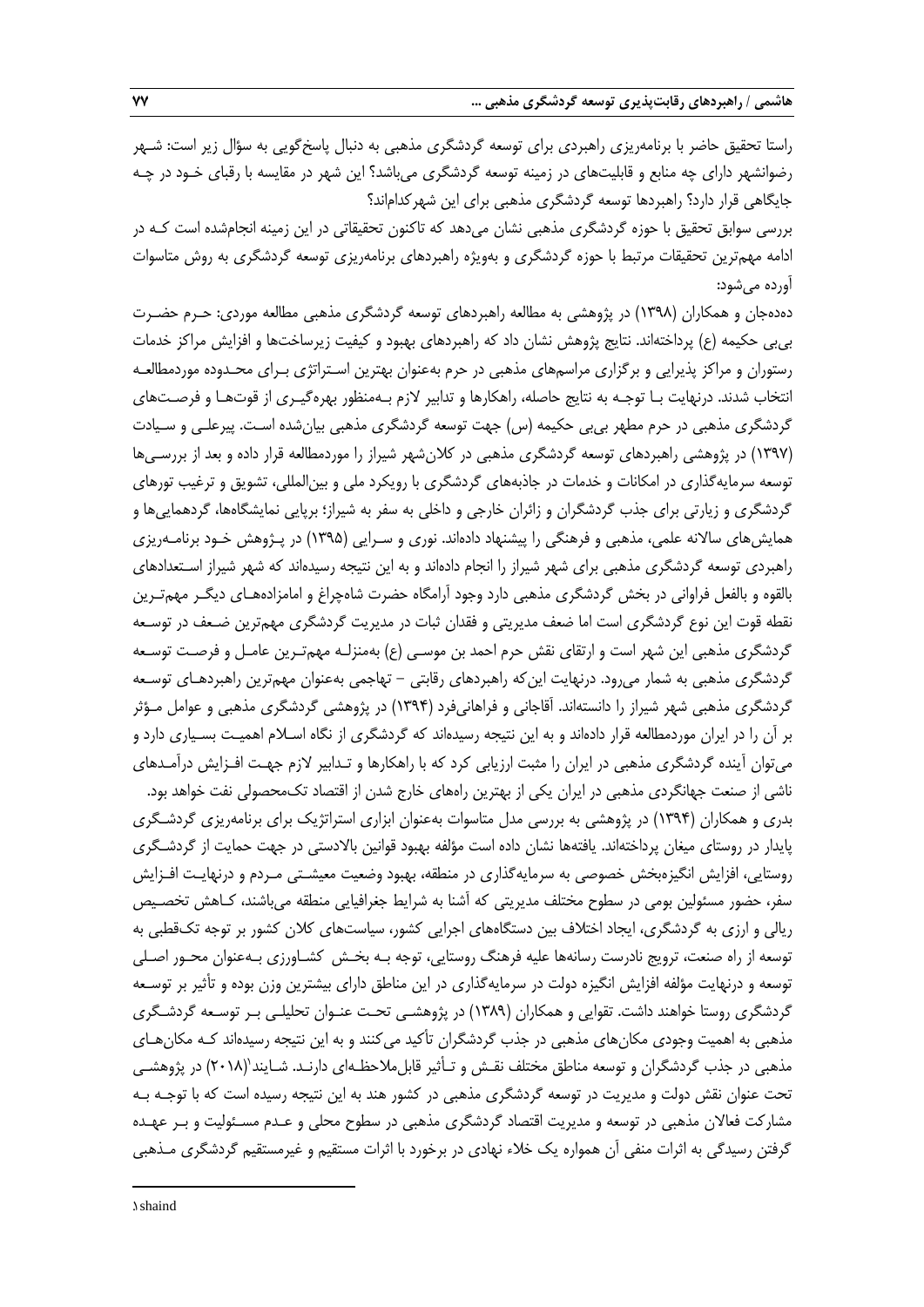وجود دارد. منینتر ٰو همکاران (۲۰۱۴) در پژوهش خـود بـا هـدف شناسـایی نقـاط قـوت، ضـعف، فرصـت و تهدیـدهای گردشگری مذهبی در استان نونگ خای تایلند به این نتیجه رسیدند دارا بودن برنامه اقامت در معبد ایـن پتانسـیل را دارد که گردشگری مذهبی بهعنوان محصول گردشگری مذهبی به گردشگران فرهنگ بودایی تایلنـدی معرفـی شـود. ایـری میاس و میچالکو ۲۰۱۳) در پژوهشی به دنبال ایـن هسـتند کـه چـارچوب یکپـارچگی گردشـگری مـذهبی مسـیحی و جنبههای فرهنگی آن را در مجارستان موردبحث قرار دهند. بررسی پیشینه تحقیق در داخل و خارج کشور نشان میدهد، تاکنون مطالعات مختلفی در مورد ارائه راهبرد گردشگری و برنامهریزی راهبـردی صـورت گرفتـه اسـت امـا در راسـتای راهبردهای رقابتپذیری برای توسعه گردشگری مذهبی با روش متاسوات بهصـورت جـامع و کامـل تـاکنون مطالعـهای صورت نگرفته است. مقاله حاضر نیز قصد دارد تا مهمترین عوامـل و راهبردهـای تأثیرگـذار در برنامـهریزی گردشـگری مذهبی بهصورت موردی در شهر رضوانشهر واقع در استان گیالن را بررسی و موردسنجش قرار دهـد و درنهایـت فراینـد رسیدن به یک الگویی از برنامهریزی راهبردی را با استفاده از مدل متاسوات ارائه دهد.

## **مبانی نظری**

با توجه به اینکه گردشگری، مفهومی میانرشتهای و چندوجهی اسـت؛ میتـوان آن را از دیـدگاههای مختلفـی همچـون جغرافیایی، اقتصادی، جامعهشناختی و مدیریتی موردبررسی قرار داد بدین سبب تعاریف متعددی نیز از این دیدگاهها بـرای گردشگری صورت گرفته است )پورنگ و همکاران:1399، 155(. گردشگری، به نسبت سایر صنایع، فرصتهای بیشـتری را برای بهبود پیوندها و ارتباطات در سراسر اقتصاد محلی ارائه میدهـد؛ فرصـتهایی شـامل پیونـد مسـتقیم )گسـترش صنعت کشاورزی محلی برای تهیه غذا برای هتلها و رستورانها، تغییر قیمت کاالها، تحول در کیفیت و کمیت خدمات، و سایر آثار اجتماعی و محیطی) و پیوند غیرمستقیم (توسـعه زیرسـاخت۵ها، صـنعت ساختوسـاز و ...) ( Gugushvili et al,2017) و درعینحال میتواند فرصتهای تجاری، سرمایهگذاری خارجی، سرمایهگذاری در زیرساختهای خصوصـی و عمومی و توسعه محلی را افزایش دهد ),2013jucan & Jucan). از نظر بیشتر مردم، عبارت گردشـگری بـر سـفرهای تفریحی داللت میکند و از نظر سازمان گردشگری یعنی مسـافرت بـا اهـداف مختلـف بهاسـتثنای سـفر بـهمنظور کـار، مهاجرت و فعالیتهای محلی و منطقهای (حـاجی $i$ ژاد و همکـاران، ۱۳۹۲: ۱۱۰). گردشـگری مـذهبی بـهعنوان یکـی از اشکال عمده گردشگری شامل دیدار از اماکن مذهبی و انجام فرایض دینی و مذهبی )حیدری چیانه، :1387 85( از دیگـر اشکال گردشگری در جهان به شمار میرود که خاستگاه آن در زیارت نهفته اسـت ),2010:155Kreiner). ایـن نـوع از گردشگری در زمره قدیمیترین و پررونق ترین گردشگریهای گذشته و حال سراسر جهان قرار دارد (حسـام و همکـاران، :1395 102( که دشواریهای اقلیمی یا بدی آبوهوا نیز مانع آن نمیشود )منشیزاده:1384، 139(. گردشگری مذهبی را میتوان گونهای از گردشگری دانست که گردشگران در آن باانگیزههای دینی و مذهبی )بهصورت صـرف یـا ترکیـب بـا دیگر انگیزهها) از مکان هـای مقـدس نظیـر مسـجدها، امامزادههـا، کلیسـاها، مقبرههـا و ماننـد آنهـا بازدیـد میکننـد ),2004:42Meyer). گردشگران مذهبی، جهانگردان فرهنگی هستند که برای زیارت آثار و یادمانهای مذهبی، امـاکن، اجرای فریضههای مذهبی، آموختن نکات دینی و سپری کردن اوقات فراغت به مکانهـا و مراکـز مـذهبی جهـان سـفر میکنند ),2017:133Shinde). خداوند در قرآن کریم در آیههای بسیاری همچون آیات 137 آلعمـران، 36 نحـل، 69 نمل، 11 انعام، 20 عنکبوت، 9 و 42 رم، 18 سبا، 109 یوسف، 46 حج، 44 فـاطر، 21 و 82 غـافر، 10 محمـد )ص(، 22 یونس و 15 الملک ),2010:81al et Zamani )بر سیروسفر تأکید داشته است. اهداف و منافعی که قرآن از گردشـگری بیان میدارد عبارتاند از: دیدن آثار گذشتگان و عبرتآموزی و پند گیری، مسئله سپاسگزاری، خداشناسی، برای آگـاهی از چگونگی آفرینش، برای خردورزی در مسائل و آگاهی از وضعیت گذشتگان، برای آگاهی از سـنتهای گذشـتگان کـه بیانیهای برای مردم و سبب هدایت است، برخورداری تجاری و بازرگانی از سیر و سیاحت و گردش سرمایه و اقتصاد پویـا

## 1. Maneenetr

**.** 

<sup>2</sup>. Irimias & Michalko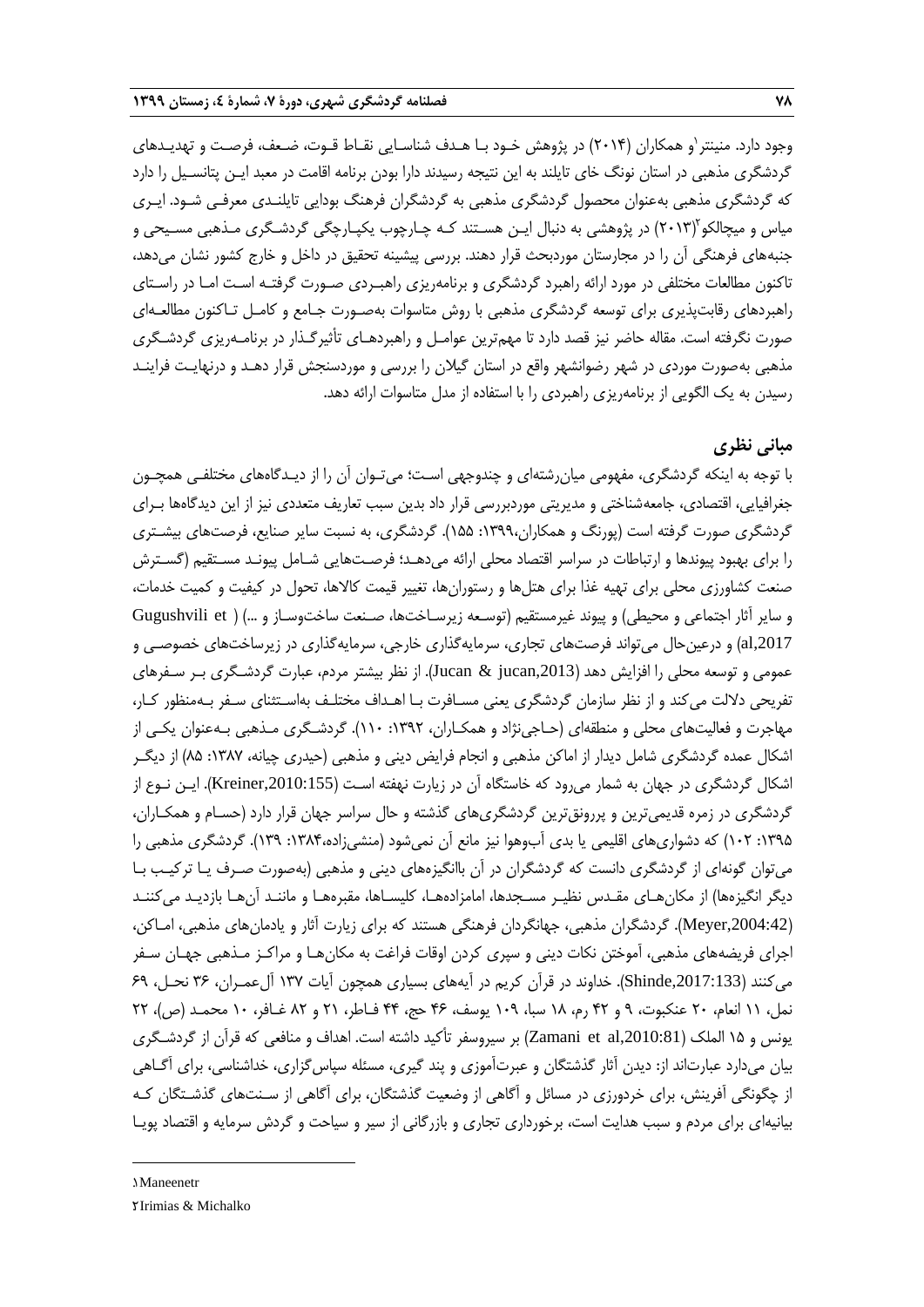و زنده، انتقال فرهنگی و علم و تمدن )آقاجانی و فراهانیفرد:1394، 48(. بنابراین در گردشگری مذهبی، باورهـای دینـی بهعنوان هدف اصلی فعالیت گردشگری شناخته میشـود ),2007:32al et Zhang). وجـود پدیـده گردشـگری مـذهبی، نقش مؤثری در بازسازی حیات شهرها در طول تاریخ و امروز داشته است که همچون یـک شـبکه گسـترده اجتمـاعی از اعتماد و مشارکت گرفته تا بحث هنجارها و امنیت، اغلب مسائل و مشکلات شهری را پوشش میدهد، امری کـه بسـیار ارزشمند و حیاتی است )موسوی و سلطانی:1393، 83(. دراینارتباط امامزادهها، مظهر پیونـد بـین زمـان، مکـان و مـردم هستند و به دلیل فضای شهری بودنشان، نهتنها در قیاس با مکانهای هم عملکـرد خـویش در سـایر کشـورها هـویتی متمایز مییابند، بلکه بهعنوان تنها فضاهای باز شهری با عملکرد مذهبی در فرهنگ شهرسـازی مسـلمین منحصـربهفرد میباشند )امین زاده:1389، 12(. مورای و گراهام، زیارت را پدیدهای مذهبی و انگیزه گردشگر مذهبی تعریف میکنند کـه در آن، فرد یا گروه در سفر به محلی متعلق به فرقهای خاص، به دنبال شفاعت از خدا و قدیسان آن مکان در مجموعهای از شرایط است (پیرعلی و سیادت:۱۳۹۷: ۱۱۷). طراحی و تدوین برنامهریزی راهبردی گردشگری پایدار کـه در برگیرنـده مراحل عمدهای چون زمینهسازی و تسهیلگری، درگیری و مشارکت مؤثر، تحول و توسـعه، انسـجام و ثبـات و همچنـین نوسازی کارکردی است، ضرورت مییابد ),1996Dann). مذهب عنصری مهم از گردشگری فرهنگی محسوب میشـود ),2000:65Jafari )و گردشگری مذهبی، گونهای مهـم از گردشـگری فرهنگـی میباشـد، زیـرا در ارتبـاط مسـتقیم بـا ویژگیهای معنوی، عقالیی و احساسی و همچنین سنتها، آیینها و ارزشهای یک اجتماع یا جامعه است که میان گروه کثیری مشترك و از نسلی به نسل دیگر نیز منتقل میشـود ),2002:32ICOMOS). بـا عنایـت بـه مطالـب بیانشـده درمییابیم که در بسیاری از کشورهای موفق، شهرها و بهویژه شهرهای که دارای جاذبههای گردشگری هستند از پایهها و اساس توسعه صنعت گردشگری هستند که نقش مهمی در افزایش رفاه، بهبود تحرك جامع، بازسازی و توسـعه پایـدار دارند. در این راستا مدیران، مسئوالن و پژوهشگران بایستی با مدیریت و برنامهریزی و بهکارگیری اسـتراتژیهای مـدون در جهت توسعه گردشگری تالش کنند.

## **روش پژوهش**

پژوهش حاضر از حیطه هدف کاربردی و از نظر روش توصیفی- تحلیلی است. پارادایم پژوهش حاضر بهصـورت کمـی و کیفی میباشد. جمعآوری اطالعات و دادهها بهصورت اسنادی- کتابخانهای و میدانی بوده است. بهگونهای کـه مطالعـات مربوط به مبانی نظری به شیوه اسنادی و دادههای مربوط به یافتهها از ابزار پرسشنامه بهره گرفتهشـده اسـت. در بخـش کیفی پژوهش اهداف، منابع و قابلیتها بهوسیله مطالعات و کتابخانهای و مصـاحبه بهصـورت سـاختاریافته بـا 20 تـن از خبرگان در زمینه گردشگری مذهبی جهت تدوین پرسشنامه شناسایی شدند. جمعآوری اطالعات بـر اسـاس روش دلفـی انجامشده است. انتخاب تیم دلفی بر اساس روش نمونهگیری هدفمنـد بـوده اسـت. مطالـب استخراجشـده از مصـاحبهها مجدد به تأیید افراد مصاحبهشونده رسید و در این مرحله مطالب برای تهیه پرسشنامه تأیید شد. مالك انتخـاب خبرگـان تسلط نظری (دارا بودن پژوهش علمی) و عملی در زمینه گردشگری مذهبی، آشنایی با محیط موردمطالعـه و تمایـل بـه مشارکت در پژوهش بود (این گروه شامل اساتید دانشگاه، کارمندان اداره کل میراث فرهنگی، و دانشجویان مقطع دکتری و ارشد بودند). ملاک انتخاب این تعداد اشباع نظری در زمینه پژوهش بوده است. در ادامـه روایـی پرسشـنامه بهصـورت روایی صوری به دست آمد بدین منظور پرسشنامه طراحیشده در اختیار گروه خبرگان قرار گرفـت، پـس از تأییـد روایـی پرسشنامه توسط خبرگان، بهمنظور پایایی با آزمون آلفای کرونباخ مورد ارزیابی قرار گرفت که مقدار بهدستآمده برابـر بـا 0/832 بود و مورد تأیید قرار گرفت. با توجه به اینکه روش تجزیهوتحلیل دادهها بـر اسـاس نرمافـزار متاسـوات صـورت میگیرد، در این راستا از پاسخدهندگان خواسته شـد تـا در مرحلـه اول اهـداف را در سـه سـطح بـاال، متوسـ و پـایین اولویتبندی کنند و عوامل را بهگونهای وزن دهی کنند که مجموع اوزان آنها برابر با 100 شـود و در ادامـه بـر اسـاس طیف لیکرت پنج گزینهای به ادامه سؤاالت پرسشنامه بپردازند. در پژوهش حاضر با اسـتفاده از تئـوری VRIO محـدوده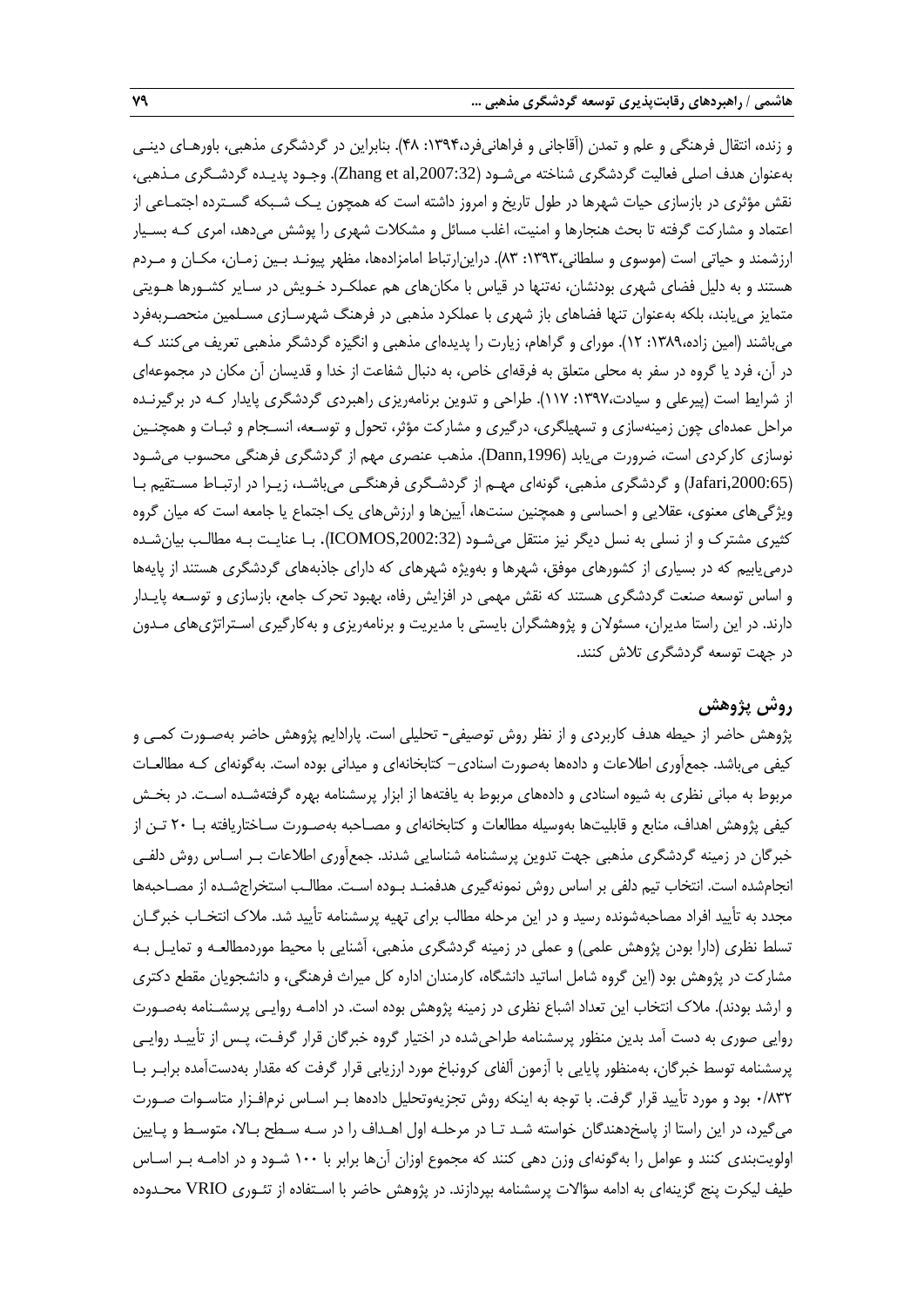موردمطالعه در مقایسه با رقبا مورد ارزیابی قرارگرفته است. برای بررسی جایگاه شهرسـتان رضوانشـهر در میـان رقبـا از روش متاسوات بهره گرفتهشده است. مدل متاسوات در برنامهریزی گردشگری معتقد است مناطق جهت جـذب گردشـگر بهعنوان یک بنگاه اقتصادی باید رقابتپذیر باشند، باید رقبا و مزیتهای منحصربهفرد خود را بشناسد و با استفاده از ایـن مزیتهای منحصربهفرد برنامهها و استراتژیهای خود را تدوین نمایند، این نظریه نگاهی از داخل به بیرون در رابطـه بـا توسعه گردشگری دارد و در جستجوی عملکردها با ویژگیهای فوقالعاده است )بدری و همکاران:1394، 31(. اساس این روش بر سه عنصر کمیابی، تقلیدناپذیری و غیرقابل جایگزینی استوار است که ساماندهی منابع و قابلیتهای داخلـی یـک سازمان را در مقایسه با رقبا ارزیابی میکند. در این روش تناسب راهبردی مطرح میشود و تمامی مراحل و خروجیها بـر اساس محاسبات صورت گرفته با نرمافزار متاسوات انجام میشود و بر اساس نمره میانگین دادهها کـه نرمافـزار محاسـبه میکند، خروجیها به دست میآید. از این تحلیل برای شناسایی فرصتهای پیشرو همچنین خطـرات احتمـالی گسـترش هر مجموعه مؤثر است؛ درنتیجه، با یک کار سازمانی اقدام به کاهش خطرات محتمـل از سـوی ابعـاد ناشـناخته محـی میکند ),2012:2Bloomberg).

#### **محدوده موردمطالعه**

شهرســتان رضوانشــهر یکــی از شهرســتانهای اســتان گــیالن در شــمال ایــران اســت. مرکــز ایــن شهرســتان شهر رضوانشهر است. شهر رضوانشهر در مختصات جغرافیایی مدار 37 درجه و 25 دقیقه تا 37 درجه و 40 دقیقه عـرض شمالی و نصفالنهار 48 درجه و 13 دقیقه تا 49 درجه و 40 دقیقه طول شرقی قرار دارد. این شهرستان در بـین سـواحل دریای خزر و رشتهکوههای تالش قرار دارد و از دو بخش جلگهای و کوهستانی تشکیلشده است. این شهرستان از شمال به دریای خزر و شهرستان طوالش، از غرب به شهرستان خلخال، از جنوب به شهرسـتانهای صومعهسـرا و ماسـال و از شرق با شهرستان بندر انزلی همجوار است. مساحت این شهرستان 748 کیلومترمربع و جمعیت آن برابـر بـا 69865 نفـر میباشد. این شهرستان از نظر مذهب تقریباً 50 درصد شیعه و 50 درصد سـنی میباشـد )کشـور دوسـت و فاختـه1385، 131:(. شهرستان رضوانشهر دارای جاذبههای مذهبی زیادی است که از مهمترین آنها میتوان به موارد زیر اشاره کرد: **اسپیه مزگت )سفید مسجد(**: نویسنده کتاب از آستارا تا استرآباد این بنا را یکـی از عجایـب هفتگانـه اسـتان گـیالن نامیده است، این اثر تاریخی که تاریخ بنای آن را در سده پنجم هجری قمری نوشـتهاند بـا قـدمت بـیش از هـزار سـال قدیمیترین مسجد در گیالن میباشد. این اثر تاریخی در حدود 20 کیلومتری شهرستان رضوانشهر واقعشده و با جادهای خاکی و جنگلی، زیبایی آن چشم هر بینندهای را خیره میسازد (کشور دوست و فاخته، ۱۳۸:۱۲۸۵).

**بقعه حضرت سید شرفالدین )پیر شرفشاده دوالیی(**: این بقعه که از زیارتگاههای مشـهور قسـمت غـرب گـیالن است، در 5 کیلومتری جنوب شرقی رضوانشهر و در روستای دارسرا جای دارد. پیر شرف شاه از شاعران و عارفان معـروف قرن هشتم (ه. ق) است. بر اساس شجرهنامه موجود، نسب وی به امام موسی کاظم (ع) می رسد.

**مزار سید امینالسلطان غریب بنده:** این بنا، در چهارراه رضوانشهر به تالش دوالب جای دارد. نام اصلی غریب بنـده، سید امین|لسلطان بن موسی بن جعفر (ع) است (کشور دوست و فاخته، ۱۳۰۵:۱۲۸۵).

**مقبره شیخ سلیمان بزرگ**: مزار شیخ سلیمان بزرگ که از اماکن مقدس اهل تسنن میباشد در روستای پیلمبرا واقع در 13 کیلومتری جاده رضوانشهر به تالش میباشد.

**امامزاده آقا سید قاسم:** مکان مقدس امامزاده آقا سید قاسم در حاشیه ساحلی دریای خزر واقع در روستای خیمه سر از توابع شفارود رضوانشهر میباشد. مسیر زیبای ساحلی منتهی به امامزاده چشمانداز دریایی دارد.

**مزار آقا محمد شفیع:** در روستای ساحلی شـفارود در فاصـله 8 کیلـومتری از مرکـز رضوانشـهر بنـا مسـجد و آرامگـاه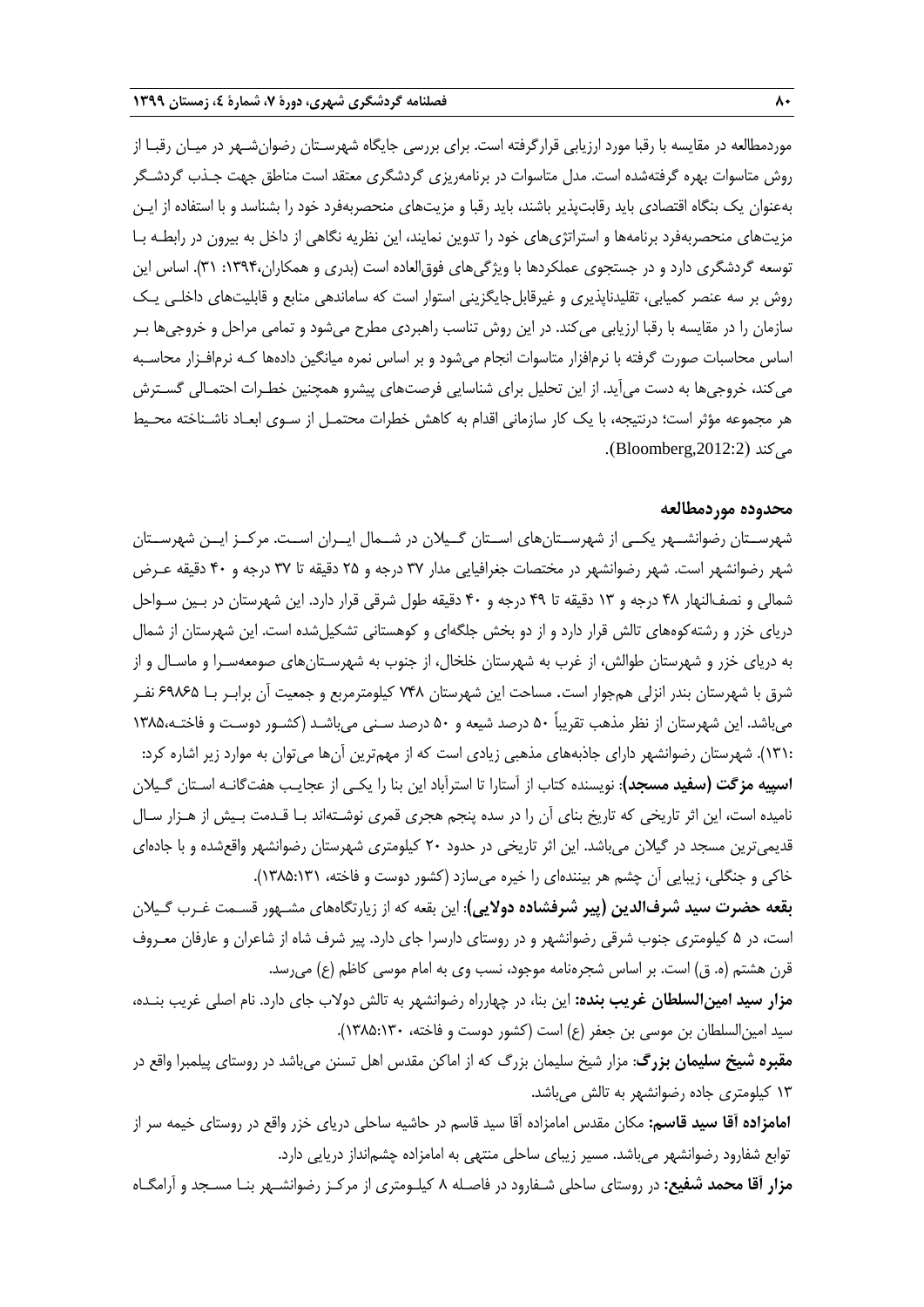

خانوادگی سادات کمالی معروف به آقا محمد شفیع قرار دارد که مورداحترام اهالی میباشند.

**شکل .1 موقعیت جغرافیایی محدوده موردمطالعه در کشور و استان**

## **بحث و یافتهها**

تمامی ورودیهای این پژوهش بر اساس اهدافی چون معرفی جاذبههای مذهبی شهرستان رضوانشهر در سـطح اسـتانی، منطقهای و ملی، افزایش حضور گردشگران مذهبی، توسعه گردشگری مذهبی، رونق اقتصادی منطقه میباشد. برای وزن دهی به این اهداف از نظرات گروه کارشناسان و خبرگان آشنا با محدوده موردمطالعه استفادهشده و نتـایج آن در نرمافـزار متاسوات وارد شد. لازم به ذکر است این اهداف در سه سطح بالا، متوسط و پایین ارزیابی گردیدند. (جدول ۱).

|              | , دون سنترد (۱۳۶۰–۱۳۰۰) میلی است. در ۲۰۰۰–۲۰۰۰ در است برای است برای میکرد. است را با استفاده است. |
|--------------|---------------------------------------------------------------------------------------------------|
| اولويت       | اهداف                                                                                             |
| اولويت بالا  | معرفی جاذبههای مذهبی شهرستان رضوانشهر در سطح استانی، منطقهای و ملی                                |
| اولويت بالا  | افزایش حضور گردشگران مذهبی                                                                        |
| اولويت بالا  | توسعه گردشگری مذهبی                                                                               |
| اولويت متوسط | رونق اقتصادي منطقه                                                                                |
|              |                                                                                                   |

**جدول شماره .1 اهداف تعیینشده در جهت توسعه گردشگری مذهبی شهرستان رضوانشهر**

در قدم بعدی با کمک کارشناسان منابع و قابلیتهای گردشگری مذهبی شهرستان کـه در راسـتای رسـیدن بـه اهـداف تأثیرگذار هستند، شناساییشده و سپس میزان تأثیری آنها در توسعه گردشگری مذهبی موردسنجش قرارگرفتهاند.

| در صد | منابع و قابليتها                                                                                                          |
|-------|---------------------------------------------------------------------------------------------------------------------------|
|       | وجود أب وهواي معتدل و مرطوب و شرايط اقليمي خوب                                                                            |
|       | وجود اماکن مذهبی در چشماندازهای زیبای مناطق ییلاقی و کوهستانی، کوهپایهای و جلگهای                                         |
|       | چشم انداز فعالیتهای کشاورزان شالی کار و مزارع سرسبز برنج                                                                  |
| ٨     | شرایط مستعد اراضی حاشیهای برای فعالیتهای خاص در اطراف برخی از اماکن مذهبی رضوانشهر مانند وجود رودخانه                     |
| ۱۳    | وجود جاذبههای مذهبی در جوار شهرستان از جمله بقعه حضرت سید شرفالدین، مزار امین السلطان غریب بنده، أق مسجد رینه، مقبره شـیخ |

**جدول شماره .2 منابع و قابلیتهای محدوده موردمطالعه در توسعه گردشگری**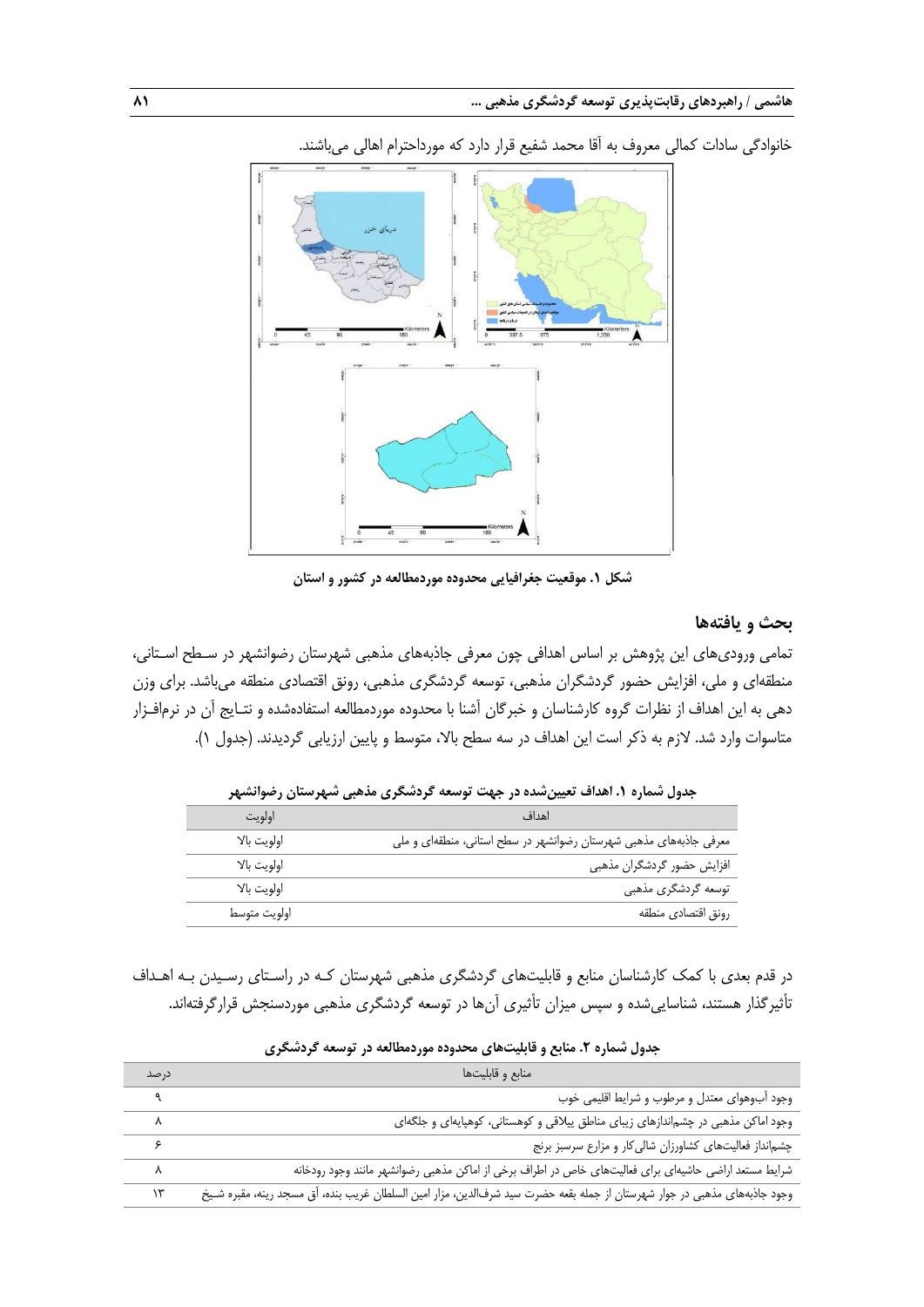| سلیمان بزرگ و …                                                                                                                     |           |
|-------------------------------------------------------------------------------------------------------------------------------------|-----------|
| تنوع اکوسیستمی آبی و خشکی وجود گونههای مختلف گیاهی و جانوری<br>$\lambda$                                                            |           |
| $\mathsf{v}$<br>قابلیت توسعه صنایعدستی در زمینههای مختلف بخصوص صنایع چوبی و بافندگی                                                 |           |
| وجود آثار و یادمانهای تاریخی، فرهنگی مانند مساجد قدیمی اسپیه مزگت (مسجد سـفید) در کنـار رودخانـه دیناچـال و گورسـتان باسـتانی<br>۱۱ |           |
| میان رود و سکه                                                                                                                      |           |
| برگزاری بازارهای هفتگی در رضوانشهر، پره سر و چوکا بهعنوان نماد اقتصادی و فرهنگی منطقه                                               | $\lambda$ |
| جاذبههای خاص فرهنگی مختلف منطقه مانند أدابورسوم و معیشت گیلکها، تالشیها و ترکها                                                     | $\lambda$ |
| شهرت برگزاری مراسم ویژه مذهبی در امامزادههای مانند مراسم عزاداری و تعزیه روز تاسوعا در بقعه حضرت سید شرفالدین (دارسرا)<br>$\lambda$ |           |

همانطور که از جدول 2 مشخص است وجود جاذبههای مذهبی و شهرت برگـزاری مراسـمهای ویـژه مـذهبی از جملـه مهمترین قابلیتهای توسعه گردشگری مذهبی شهرستان رضوانشهر میباشند.

در ادامه با توجه به منابع و قابلیتهـای موجـود ابعـاد رقـابتی در آن (بـرای بررسـی در نرمافـزار متاسـوات) در دودسـته گردشگری طبیعی و گردشگری مذهبی دستهبندی شدند. به دلیل اینکه ماهیـت کـار مبتنـی بـر رقابـت اسـت، در ادامـه شهرستانهای که در استان گیالن از نظر این قابلیتها در وضعیت برتری قرار دارند و بهعنوان رقیب برای این شهرستان به شمار میروند، شناسایی شدند. پنج شهرستان رشت، شفت، صومعهسرا، املش و لنگرود رقبای اصـلی در منطقـه بـرای شهرستان رضوانشهر به شمار میروند. در مرحله بعدی پـژوهش جایگـاه شهرسـتان رضوانشـهر بـر اسـاس قابلیتهـای شناختهشده نسبت به دیگر شهرستانها رقیب موردبررسی قرار گرفت.

| لنگرود        | املش          | صومعهسرا      | شفت           | رشت           | منابع و قابليتها                                                  |
|---------------|---------------|---------------|---------------|---------------|-------------------------------------------------------------------|
| تقريباً برابر | تقريباً برابر | تقريباً برابر | تقريباً برابر | تقريباً برابر | وجود آبوهوای معتدل و مرطوب و شرایط اقلیمی خوب                     |
| پايينتر       | پايينتر       | پايينتر       | فراتر         | فراتر         | وجـود امـاكن مـذهبي در چشـماندازهاي زيبـاي منـاطق ييلاقـي و       |
|               |               |               |               |               | کوهستانی، کوهپایهای و جلگهای                                      |
| تقريباً برابر | تقريباً برابر | تقريباً برابر | تقريباً برابر | تقريباً برابر | چشمانداز فعالیتهای کشاورزان شالیکار و مزارع سرسبز برنج            |
| پايينتر       | پايينتر       | پايينتر       | تقريباً برابر | پايينتر       | شرایط مستعد اراضی حاشیهای برای فعالیتهای خاص در اطراف             |
|               |               |               |               |               | برخي از اماكن مذهبي رضوانشهر مانند وجود رودخانه                   |
| پايينتر       | پايينتر       | پايينتر       | فراتر         | فراتر         | وجود جاذبههای مذهبی در جوار شهرستان از جمله بقعه حضـرت سـيد       |
|               |               |               |               |               | شرفالدین، مزار امین السلطان غریب بنده، آق مسجد رینه، مقبره شیخ    |
|               |               |               |               |               | سلیمان بزرگ و …                                                   |
| تقريباً برابر | تقريباً برابر | تقريباً برابر | تقريباً برابر | تقريباً برابر | تنوع اکوسیستمی آبـی و خشـکی وجـود گونـههای مختلـف گیـاهی و        |
|               |               |               |               |               | جانورى                                                            |
| تقريباً برابر | تقريباً برابر | تقريباً برابر | پايينتر       | پايينتر       | قابلیت توسعه صنایعدستی در زمینـههای مختلـف بخصــوص صــنایع        |
|               |               |               |               |               | چوبی و بافندگی                                                    |
| تقريباً برابر |               |               | فراتر         | فراتر         | وجود أثار و يادمانهاى تاريخى، فرهنگى مانند مســاجد قــديمى اسـپيه |
|               |               |               |               |               | مزگت (مسجد سفید) در کنـار رودخانـه دیناچـال و گورسـتان باسـتانی   |
|               |               |               |               |               | میان رود و سکه                                                    |
| فراتر         | فراتر         | تقريباً برابر | پايينتر       | يايين تر      | برگزاری بازارهای هفتگی در رضوانشهر، پره سر و چوکا بـهعنوان نمـاد  |
|               |               |               |               |               | اقتصادى و فرهنگى منطقه                                            |
| تقريباً برابر | تقريباً برابر | تقريباً برابر | تقريباً برابر | تقريباً برابر | جاذبههاى خاص فرهنگى مختلف منطقه مانند أدابورسـوم و معيشـت         |
|               |               |               |               |               | گیلکها، تالشیها و ترکها                                           |
| پايينتر       | پايينتر       | پايينتر       | پايينتر       | پايينتر       | شهرت برگزاری مراسم ویـژه مـذهبی در امامزادههـای ماننـد مراسـم     |
|               |               |               |               |               | عزاداری و تعزیه روز تاسوعا در بقعه حضرت سید شرفالدین (دارسرا)     |
|               |               |               |               |               |                                                                   |

**جدول شماره .3 مقایسه شهرستان رضوانشهر با شهرستانهای رقیب از نظر منابع و قابلیتها**

نقشه رقابتی و اولویتبندی رقبا با استفاده از نرمافزار متاسوات ترسیم گردید. در ادامه در شکل 2 نقشه رقـابتی و جایگـاه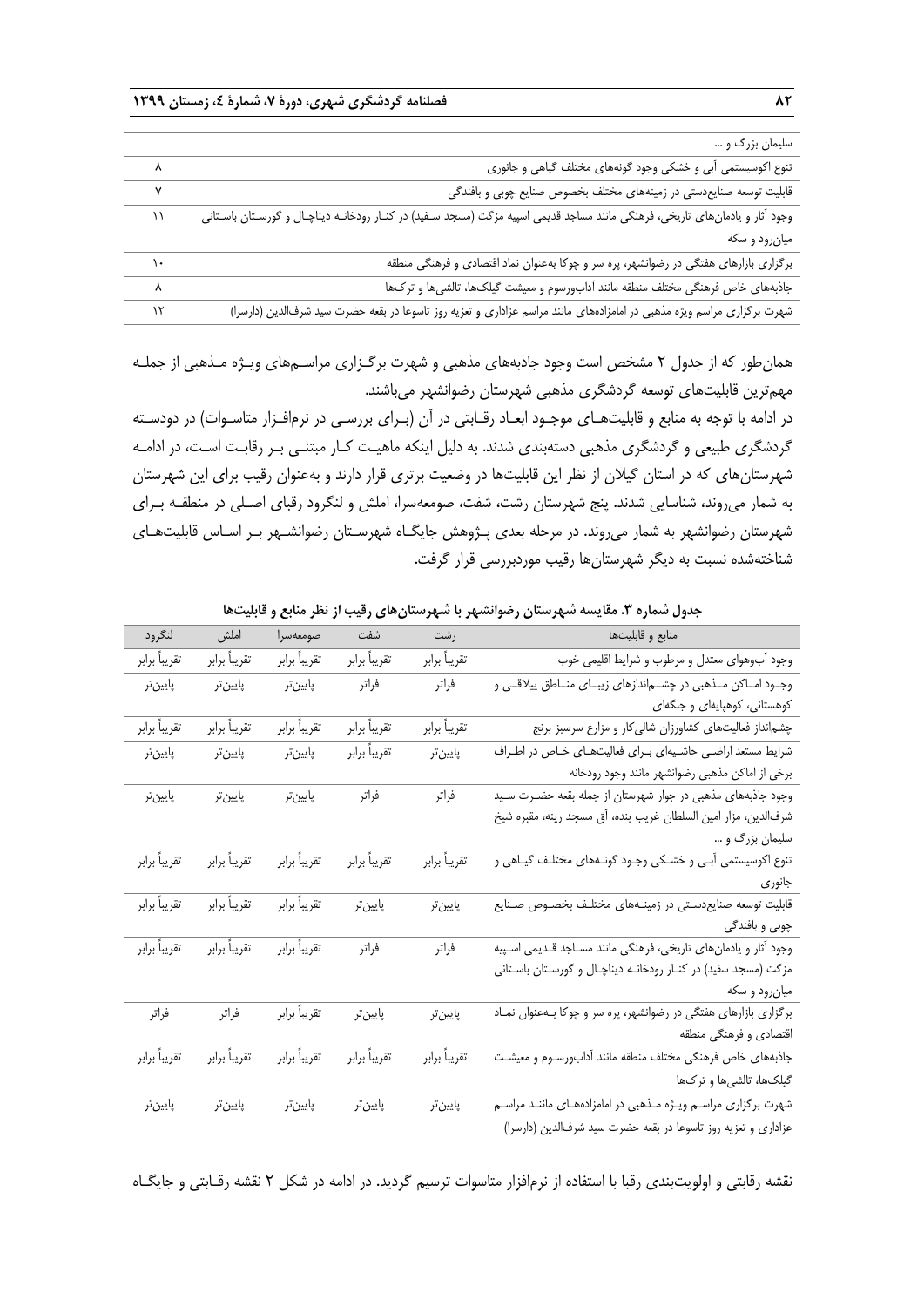شهرستان رضوانشهر نسبت به سایر رقبا نشان دادهشده است.



**شکل شماره .2 نقشه رقابتی، استراتژی توسعه گردشگری مذهبی شهرستان رضوانشهر**

|          | Absolute | Nomalzed | Absolute        | Nomalzed | Absolute                          | Nomalzed        | Absolute | Nomalzed |
|----------|----------|----------|-----------------|----------|-----------------------------------|-----------------|----------|----------|
| , شت     | ۲/۱۸۵۱۸۵ | 11.78448 | Y/FVYQYY        | ۹۵۴۹۶۸۹. | $\Delta/\lambda \Delta9.9\lambda$ | $Y/\cdot Y'$    |          | ۴        |
| شفت      | ۲/۱۸۵۱۸۵ | 11.85445 | <b>TIAFVATS</b> | 1/11     | 5/577.11                          | $Y \cdot 97975$ | ۵        | ۵        |
| صومعةسرا | ۲/۶۸۵۱۸۵ | .79.7714 | $Y/AYF\cdot AY$ | 1/2.971V | $\Delta/\Delta$ 11777             | $1/915V+1$      |          |          |
| املش     | Y/AY. YV | .1959951 | $Y/AYF\cdot AY$ | 1/2.971V | <b>Q/S954QV</b>                   | 1/989789        |          |          |
| لنگرود   | Y/AY. YV | .1959951 | $Y/AYF\cdot AY$ | 1/2.971V | <b>Q/S954QV</b>                   | 1/989789        |          |          |
|          |          |          |                 |          |                                   |                 |          |          |

**جدول شماره .4 وزن مزیت رقابتی هریک از شهرستانها رقیب**

به توجه به بررسیهای صورت گرفته از نظر گردشگری طبیعی شهرستانهای شهرستان شفت بـا وزن 2/84 بزرگتـرین رقیب در منطقه برای شهرستان رضوانشهر است و شهرستانهای صومعهسرا، املش و لنگرود به ترتیـب بـا وزن 2/82 در رتبه بعدی و شهرستان رشت با 2/67 بهعنوان رقبای بعدی این شهرستان به شمار میروند. در بعد گردشگری مذهبی نیز شهرستانهای شفت و رشت با وزن 3/18 و شهرستانهای املش و لنگرود با وزن 2/87 و شهرستان صومعهسـرا بـا وزن 2/68 با شهرستان رضوانشهر در رقابت هستند.

در مرحله بعدی به ارزیابی منابع و قابلیتها بر اساس تئوری مبتنی بر منابع میپردازیم. در این گام بر اساس این تئـوری کمیابی، تقلیدناپذیری و غیرقابلجایگزینی (RIO) (بر اساس نرمافزار متاسوات) را در یک طیف پنجتایی (خیلـی مـوافقم، موافقم، خنثی، مخالفم و خیلی مخالفم) مورد ارزیابی قرار میگیرد. منظور از کمیابی یا R: یعنی رقبای ما قـادر بـه انجـام این کار نیستند؟ تقلیدپذیری یا I یعنی رقبای ما قادر به تقلید این قابلیت نیستند؟ و غیرقابلجایگزینی یـا O: یعنـی مـا از این عامل بهواسطه خطمشی جبران خود بهره میبریم؟ در ادامه جدول ارزیابی منابع و قابلیتهای شهرستان مورد هـدف بر اساس دیدگاه مبتنی بر منابع آورده شده است.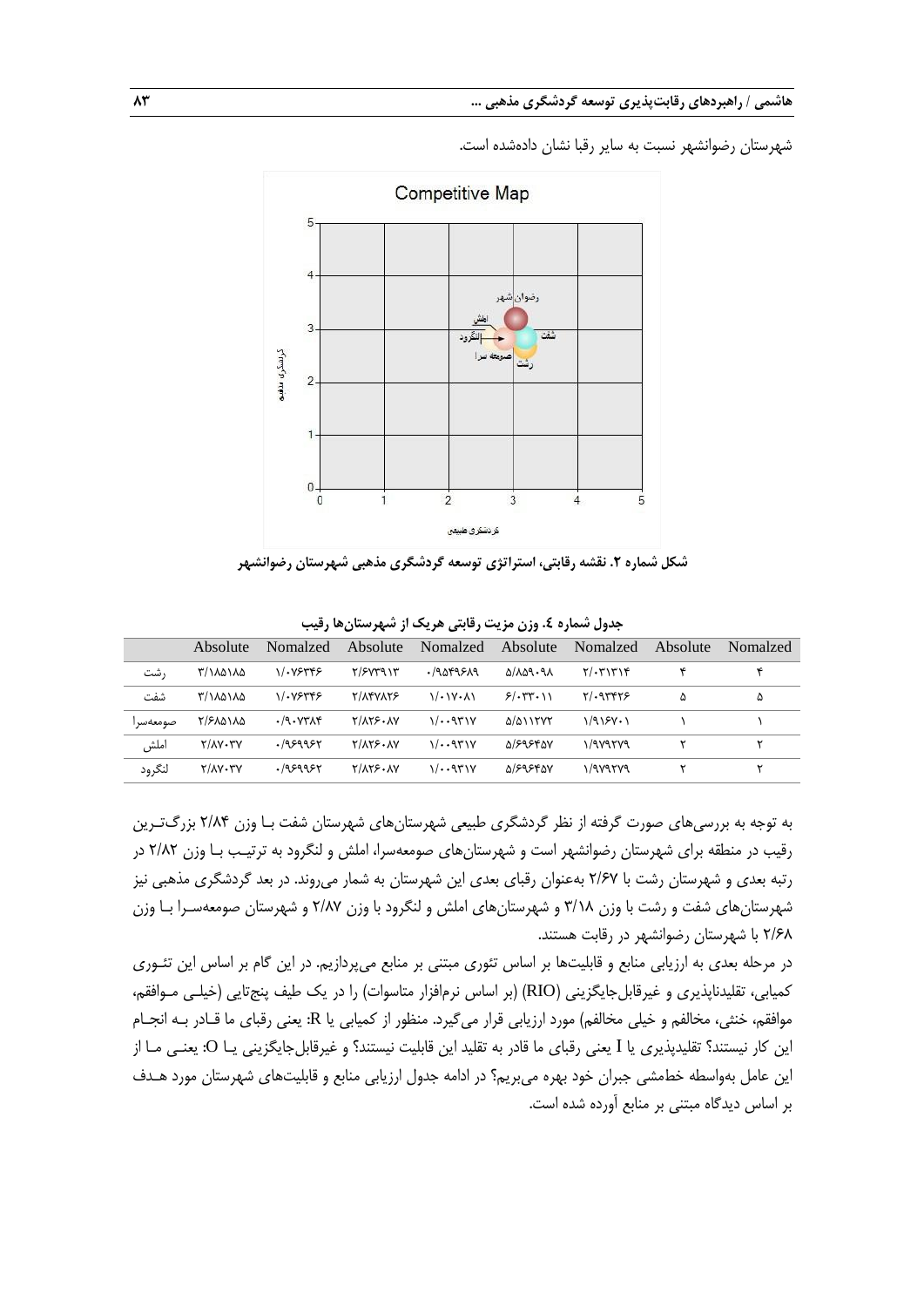| غیرقابل جایگزینی | تقليدپذيرى | کمیابی | منابع و قابليتها                                                                             |
|------------------|------------|--------|----------------------------------------------------------------------------------------------|
| موافقم           | مخالفم     | مخالفم | وجود أبوهواي معتدل و مرطوب و شرايط اقليمي خوب                                                |
| موافقم           | مخالفم     | مخالفم | وجود اماکن مذهبی در چشم ندازهای زیبای مناطق ییلاقی و کوهستانی، کوهپایهای و جلگهای            |
| موافقم           | خنثى       | موافقم | چشمانداز فعالیتهای کشاورزان شالی کار و مزارع سرسبز برنج                                      |
| موافقم           | موافقم     | موافقم | شرایط مستعد اراضی حاشیهای برای فعالیتهای خاص در اطراف برخی از اماکن مـذهبی رضوانشـهر         |
|                  |            |        | مانند وجود رودخانه                                                                           |
| موافقم           | موافقم     | موافقم | وجود جاذبههای مذهبی در جوار شهرستان از جمله بقعه حضرت سید شرفالدین، مزار امین السـلطان       |
|                  |            |        | غریب بنده، أق مسجد رینه، مقبره شیخ سلیمان بزرگ و …                                           |
| موافقم           | خنثى       | خنثى   | تنوع اکوسیستمی آبی و خشکی وجود گونههای مختلف گیاهی و جانوری                                  |
| مخالفم           | مخالفم     | خنثى   | قابلیت توسعه صنایعدستی در زمینههای مختلف بخصوص صنایع چوبی و بافندگی                          |
| موافقم           | خنثى       | موافقم | وجود آثار و یادمانهای تاریخی، فرهنگی مانند مساجد قدیمی اسپیه مزگت (مسـجد سـفید) در کنـار     |
|                  |            |        | رودخانه دیناچال و گورستان باستانی میانرود و سکه                                              |
| بسيار موافقم     | موافقم     | خنثى   | برگزاری بازارهای هفتگی در رضوانشهر، پره سر و چوکا بهعنوان نماد اقتصادی و فرهنگی منطقه        |
| موافقم           | خنثى       | خنثى   | جاذبههای خاص فرهنگی مختلف منطقه مانند آدابورسوم و معیشت گیلک&، تالشیها و ترکها               |
|                  |            |        | شهرت برگزاری مراسم ویژه مذهبی در امامزادههای مانند مراسم عزاداری و تعزیه روز تاسوعا در بقعـه |
| بسيار موافقم     | موافقم     | موافقم | حضرت سيد شرفالدين (دارسرا)                                                                   |

**جدول شماره .5 ارزیابی منابع و قابلیتها بر اساس دیدگاه تئوری منابع**

در مرحله بعدی عوامل بیرونی تأثیرگذار در دستیابی به اهداف را با کمک گروه خبرگان شناسایی کردیم و سپس میـزان ایستایی و پویایی، میزان تأثیرگذاری، احتمال فزایش و درجه اضطراری بودن عوامل بیرونی شناساییشده را مورد ارزیـابی قرار دادیم. )جدول 6(

| عوامل                                                                                                                                                                                    |           | تأثير       | احتمال    | درجه   |
|------------------------------------------------------------------------------------------------------------------------------------------------------------------------------------------|-----------|-------------|-----------|--------|
|                                                                                                                                                                                          | وزن       |             | افزايش    | اضطرار |
| مرمت و بازسازی اماکن قدیمی اسپیه مزگت و آق مسجد بهعنوان جاذبه گردشگری مذهبی تاریخ                                                                                                        | متوسط     | متوسط       | بالا      | فورى   |
| تعریض و اَسفالت جادههای منتهی به اماکن اسپیه مزگت، اَق رینه، شیخ ابو المعالی، گورستان مینـه<br>روسكه.                                                                                    | بسيار مهم | قوى         | بالا      | فورى   |
| ایجاد اردوگامها و دهکده توریستی با امکانات توریستی و تفریحی در حاشیه مکـان مـذهبی سـلطان<br>برزکوه واقع در ییلاق برزکوه و در ارتفاعات                                                    | خیلی مهم  | قوى         | بالا      | فوري   |
| ایجاد کمپینهای اقامتی، توریستی در زمینهای حاشـیه رودخانـه چـافرود و شـفارود کـه در مقابـل<br>اماکن مذهبی شیخ کامل نقشبندی و أقا محمد شفیع                                                | خیلی مهم  | قوى         | خیلی بالا | فوري   |
| ارائه تسهیلات بانکی با کارمزد کم به سرمایهگذاران علاقهمند، جهت ایجاد فضاهای گردشگری در<br>مناطق مذهبي ييلاقي (سلطان برزكوه أق مسجد رينه) و مناطق كوهپايهاي (شيخ ابوالمعالي).             | متوسط     | خيلى<br>قوى | بالا      | فوري   |
| احداث پارکینگ با رعایت حریم اماکن مذهبی برای کلیه اماکن بخصوص بقاع متبرک حضرت سـید<br>شرفالدین و امینالسلطان غریب بنده به دلیل حوزه نفـوذ خـارج اسـتانی و برگـزاری مراسـم ویـژه<br>مذهبى | بسيار مهم | خيلى<br>قوى | بالا      | فوري   |
| شناساندن قابلیتها و جاذبههای گردشگری مـذهبی رضوانشـهر بـا تهیـه بروشـورها و نقشـههای<br>راهنمای گردشگری                                                                                  | بسيار مهم | خیلی<br>قوى | بالا      | فوري   |
| أگاهی دادن و آموزش به متولیان بقاع متبرکه و ساکنین اطراف، بـهمنظور آمادهسـازی آنهـا بـرای<br>پذیرش مطلوب مسافران و زائران                                                                | بسيار مهم | خيلى<br>قوى | بالا      | فوري   |
| احداث زائرسرا و رستوران با توجه با بهرهگیری از معماری بومی و استفاده از مصـالح موجـود محلــی<br>برای اماکن مذهبی کوهپایهای و ییلاقی                                                      | بسيار مهم | قوى         | Yl        | فوري   |
| اطلاعرسانی از طریق تهیه برنامههای مستند صداوسیما، نقشه و بروشور، مجلات تخصصی، نشریات<br>و سایتهای رسمی برای گردشگران علاقهمند به بازدید از بناهای مذهبی و تاریخی                         | متوسط     | قوى         | خیلی بالا | فورى   |
|                                                                                                                                                                                          |           |             |           |        |

## **جدول شماره .6 عوامل محیطی مؤثر خارج از کنترل سازمان**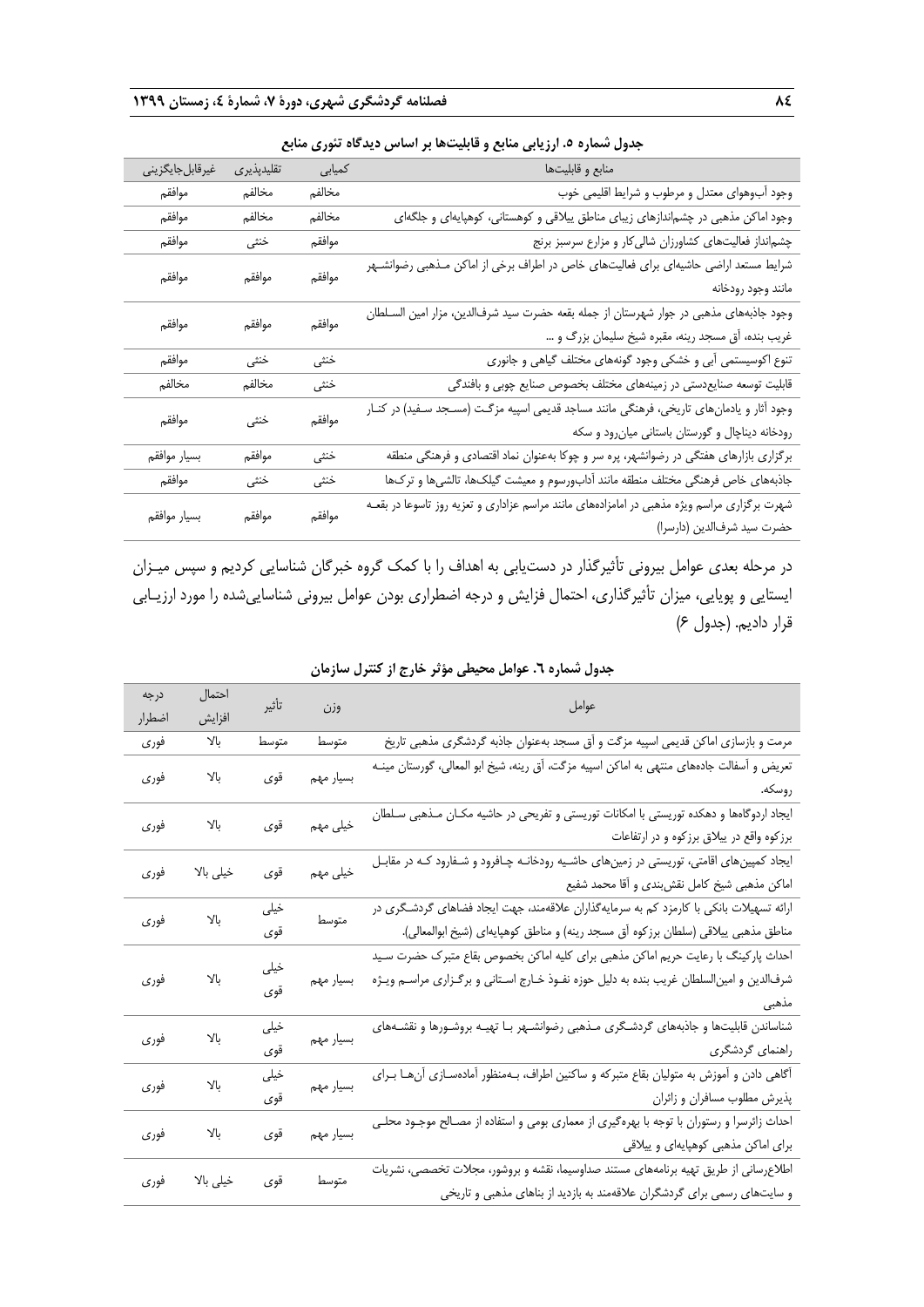در مرحله بعدی پژوهش به بررسی تناسب بین عوامل منابع و قابلیتها و اهداف پژوهش پرداختهشده است. در این راسـتا از کارشناسان کمک گرفتهشده است تا میزان تأثیر منابع و قابلیتها را بر روی اهداف پژوهش موردسـنجش قـرار دهنـد. بهعبارتیدیگر در این مرحله به دنبال این هستیم که به چه میزان منابع و قابلیتها اهداف پژوهش را پشتیبانی میکننـد. در جدول زیر میزان این تأثیرگذاری آورده شده است.

| معرفى جاذبههاى<br>افزايش<br>رونق<br>توسعه                                                                                    |                    |
|------------------------------------------------------------------------------------------------------------------------------|--------------------|
| مذهبي شهرستان<br>حضور<br>گردشگری<br>اقتصادي                                                                                  |                    |
| مذهبي<br>رضوانشهر<br>گردشگران<br>منطقه                                                                                       |                    |
| بسيار قوي<br>بسيار قوى<br>وجود آبوهواي معتدل و مرطوب و شرايط اقليمي خوب<br>قوى<br>قوى                                        |                    |
| وجود امـاکن مـذهبی در چشـم ندازهای زیبـای منـاطق ییلاقـی و کوهسـتانی،<br>قوى<br>بسيار قوى<br>بسيار قوى<br>بسيار قوي          |                    |
|                                                                                                                              | کوهپایهای و جلگهای |
| قوى<br>بسيار قوي<br>چشم نداز فعالیتهای کشاورزان شالی کار و مزارع سرسبز برنج                                                  |                    |
| شرایط مستعد اراضی حاشیهای برای فعالیتهای خاص در اطراف برخی از اماکن<br>قوى<br>بسیار قو <i>ی</i><br>بسيار قوي<br>بسيار قوى    |                    |
| مذهبي رضوانشهر مانند وجود رودخانه                                                                                            |                    |
| وجـود جاذبــههاى مــذهبى در جــوار شهرســتان از جملــه بقعــه حضــرت ســيد                                                   |                    |
| بسيار قوى<br>بسيار قوي<br>بسيار قوى<br>شرفالدین، مزار امین السلطان غریب بنده، أق مسجد رینه، مقبره شیخ سـلیمان<br>قوى         |                    |
|                                                                                                                              | بزرگ و …           |
| ۔<br>بسیار قو <i>ی</i><br>قوى<br>قوى<br>بسيار قوى<br>تنوع اکوسیستمی آبی و خشکی وجود گونههای مختلف گیاهی و جانوری             |                    |
| قابلیت توسعه صنایعدسـتی در زمینــههای مختلـف بخصــوص صــنایع چــوبی و<br>بسيار قوى<br>قوى<br>قوى<br>بسيار قوي                |                    |
|                                                                                                                              | بافندگی            |
| وجود أثار و یادمانهای تاریخی، فرهنگی ماننـد مسـاجد قـدیمی اسـپیه مزگـت<br>بسيار قوى<br>بسيار قوى<br>بسيار قوى<br>بسيار قوى   |                    |
| (مسجد سفید) در کنار رودخانه دیناچال و گورستان باستانی میان رود و سکه                                                         |                    |
| برگزاری بازارهای هفتگی در رضوانشهر، پره سر و چوکا بهعنوان نماد اقتصـادی<br>قوى<br>قوى<br>بسيار قوى<br>بسيار قوى              |                    |
|                                                                                                                              | و فرهنگی منطقه     |
| جاذبههاى خاص فرهنگى مختلف منطقه مانند أدابورسوم و معيشت گيلكهـا،<br>بسيار قوى<br>بسيار قوى<br>بسيار قوى<br>قوى               |                    |
|                                                                                                                              | تالشیها و ترکها    |
| شهرت برگزاری مراسم ویژه مذهبی در امامزادهها مانند مراسم عزاداری و تعزیـه<br>بسيار قوى<br>بسيار قوى<br>بسيار قوى<br>بسيار قوى |                    |
| روز تاسوعا در بقعه حضرت سيد شرفالدين (دارسرا)                                                                                |                    |

**جدول شماره .7 ارزیابی تأثیر منابع و قابلیتها بر اهداف**

در ادامه برای ترسیم نقشه راهبردی توسط نرمافزار، منابع و قابلیتها و عوامل خارجی بر مبنای سه معیـار مـورد تحلیـل قرار گرفت. الف: نزدیکی منابع و قابلیتها با عوامل خارجی ب: سمت افقی و عمودی عوامل؛ ج: اندازه حبابها. بـر روی نقشه استراتژیک منابع و قابلیتها داخلی با حبابهای آبی نشان دادهشده است. عوامل خارجی نیز با حبابهـای نـارنجی مشخص شدهاند. محور افقی (x) میزان قدرت عوامل را نشان میدهد و محور عمودی (y) میزان درجه تناسب راهبـردی عوامل را نشان میدهد.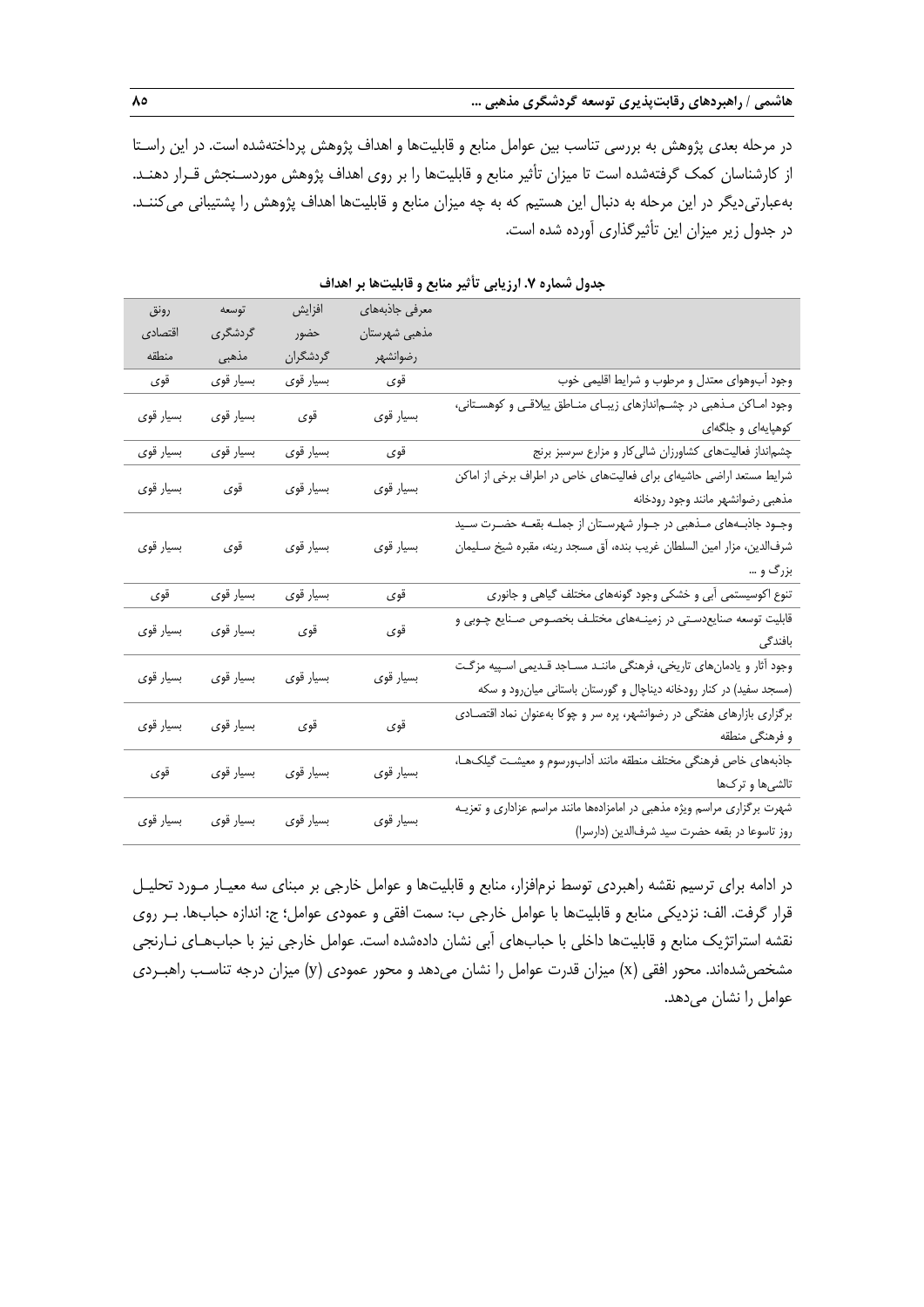

**شکل شماره .3 نقشه راهبردی توسعه گردشگری مذهبی شهرستان رضوانشهر**

نتایج نشان میدهد منابع و قابلیتهای شهرستان رضوانشهر از اوزان متفـاوتی برخـوردار اسـت. بهگونـهای کـه شـهرت برگزاری مراسم ویژه مذهبی در امامزادههای مانند مراسم عزاداری و تعزیه روز تاسوعا در بقعه حضرت سـید شـرفالدین )دارسرا(، وجود اماکن مذهبی در چشماندازهای زیبای منـاطق ییالقـی و کوهسـتانی، کوهپایـهای و جلگـهای، برگـزاری بازارهای هفتگی در رضوانشهر، پره سر و چوکا بهعنوان نماد اقتصادی و فرهنگـی منطقـه، جاذبـههای خـاص فرهنگـی مختلف منطقه مانند آدابورسوم و معیشت گیلکها، تالشیها و تركها، وجود آثار و یادمانهای تاریخی، فرهنگـی ماننـد مساجد قدیمی اسپیه مزگت (مسجد سفید) در کنار رودخانه دیناچـال و گورسـتان باسـتانی میـانرود و سـکه بـه ترتیـب مهمترین منابع و قابلیت شهرستان رضوانشهر در جهت توسعه گردشگری میباشند.

همچنین اندازه حبابهای نارنجی که نشاندهنده درجه ضرورت عوامل و راهبردهای پیشنهادی هستند نشان میدهد که ایجاد اردوگاهها و دهکده توریستی با امکانات توریستی و تفریحی در حاشیه مکان مذهبی سلطان برزکوه واقع در یـیالق برزکوه و در ارتفاعات، ایجاد کمپینهای اقامتی، توریستی در زمینهای حاشیه رودخانه چـافرود و شـفارود کـه در مقابـل اماکن مذهبی شیخ کامل نقشبندی و آقا محمد شفیع، ارائه تسهیالت بانکی با کارمزد کم بـه سـرمایهگذاران عالقهمنـد جهت ایجاد فضاهای گردشگری در مناطق مذهبی ییلاقی (سلطان برزکوه آق مسجد رینه) و منـاطق کوهپایـهای (شـیخ ابوالمعالی(، اطالعرسانی از طریق تهیه برنامههای مستند صداوسـیما، نقشـه و بروشـور، مجـالت تخصصـی، نشـریات و سایتهای رسمی برای گردشگران عالقهمند به بازدید از بناهای مذهبی و تاریخی، مرمت و بازسازی اماکن قدیمی اسپیه مزگت و آق مسجد بهعنوان جاذبه گردشگری مذهبی تاریخ مهمترین عوامل میباشد.

## **نتیجهگیری**

گردشگری در دوران ما یک واقعیت مهم اجتماعی است که عموماً از دیدگاههای تعادل فرهنگی و توسعه به آن نگریسته میشود. بااینوجود کششپذیری گردشگری در فضاهای جغرافیایی فراتر از مفهومی دوبعدی در زمینه فرهنگ و اقتصـاد، چشماندازهای متعددی را شکل میدهد. امروزه موضوع بحث گردشگری به دلیل اهمیتی که در ابعاد اقتصادی، اجتمـاعی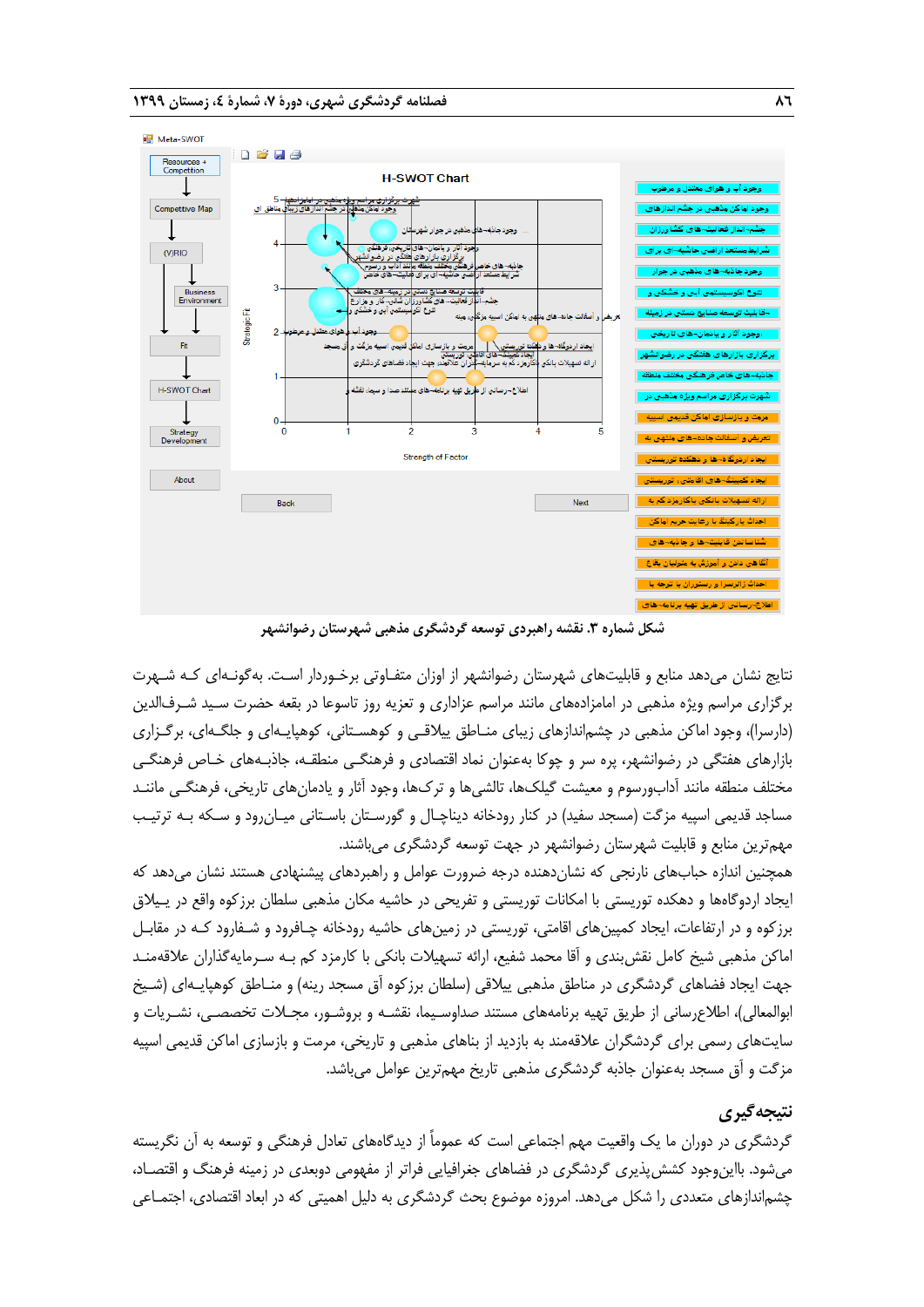و فرهنگی و... دارا میباشد بسیار گسترده وسیع گردیده و در انواع مختلفی بهصورت تخصصی موردمطالعه قرار میگیـرد. گردشگری مذهبی نیز یکی از انواع گردشگری میباشد که پژوهش حاضر نیز به بررسی راهبردهای توسعه آن )بـهعنوان نمونه شهر رضوانشهر( پرداخته است. هدف پژوهش حاضر تدوین راهبردهای رقابتپذیری و توسعه گردشگری مذهبی با استفاده از تکنیک متاسوات بود که بهصورت مطالعه موردی شهرستان رضوانشهر موردمطالعه قرار گرفـت. در رضوانشـهر اماکنی بهعنوان بقعه، امامزاده، زیارتگاه، مزار، مدفن پیر یا مکان مقدس و یا قدمگاه وجود دارند که هرکدام دارای یک یا چند ویژگی خاص خود جهت جذب گردشگران میباشند. ازجملـه ایـن ویژگیهـا میتـوان بـه ارزش و قـدمت تـاریخی، معماری خاص بقعه، میزان نسبت و نزدیکی به ائمه اطهار، میزان امکانات زیرساختی، موقعیت خاص مکانی و جغرافیایی، میزان اعتقاد به برآورده شدن حاجات اشاره کرد که در میزان تعـداد گردشـگران نقـش مـؤثری دارنـد. بـه لحـاظ توزیـع جغرافیایی اکثر اماکن مذهبی منطقه موردمطالعه در محدوده ساحلی، جلگهای و کوهپایهای قـرار دارنـد کـه ایـن منطقـه بیشترین آمار جمعیتـی را در خـود دارا میباشـد. امـا بیشـتر جاذبـههای مـذهبی موجـود در شهرسـتان بـه دلیـل عـدم زیرساختهای مناسب و امکانات و نبود برنامهریزی منسجم تاکنون آنطوری که بایـد گردشـگر پـذیر نبودهانـد. لـذا بـا برنامهریزی منسجم از طرف مسئوالن مربوطه و با خدماترسانی مناسب از جهـت مراکـز پـذیرایی و اقـامتی در اطـراف مکانهای زیارتی و ... میتوان گردشگران را در مدت بیشتری در این شهرستان ماندگار کرد. در ایـن پـژوهش ابتـدا بـه ارزیابی منابع و رقبا پرداخته شد و اهداف اصلی از توسعه گردشگری مذهبی مشـخص شـدند کـه بـا اسـتفاده از نظـرات خبرگان اولویتبندی شدند. در گام بعدی عوامل مؤثر و کلیدی بهعنوان منابع و قابلیتها شناسـایی گردیدنـد. در مرحلـه بعدی شهرها و نواحی رقیب شناسایی شدند درنتیجه این فرایند نقشه رقابتی ترسیم شد. در مرحله بعدی عوامل محیطـی و غیرقابلکنترل مستقیم تعیـین گردیدنـد. نتـایج بهدسـتآمده از فراینـد مـذکور نشـان داد کـه شهرسـتانهای شـفت، صومعهسرا، املش، لنگرود از نظر بعد طبیعی به ترتیب مهمترین رقیب برای شهرستان رضوانشـهر محسـوب میشـوند و شهرستانهای شفت و رشت نیز در بعد گردشگری مذهبی نیز رقیبهای مهمـی بـرای ایـن شهرسـتان هسـتند ولـی از شهرستان رضوانشهر پایینتر میباشند. این امر نشاندهنده این است که شهرستان رضوانشـهر پتانسـیلهای فراوانـی در حوزه گردشگری مذهبی نسبت به سایر شهرستانهای استان را دارد و از مزایای رقابتی خوبی برخوردار است و میتواند با برنامهریزی دقیق در جهت بهبود و توسعه گردشگری مذهبی خود گام بردارد. در ادامه بـا بررسـی تئـوری منـابع عوامـل کالن محیطی مورد ارزیابی قرار گرفتند و مشخص گردید که وجود جاذبههای مذهبی در جوار شهرسـتان از جملـه بقعـه حضرت سید شرفالدین، مزار امین السلطان غریب بنده، آق مسجد رینه، مقبره شیخ سلیمان بزرگ و ،... شهرت برگزاری مراسم ویژه مذهبی در امامزادههای مانند مراسم عزاداری و تعزیه روز تاسوعا در بقعه حضرت سید شـرفالدین (دارسـرا)، شرایط مستعد اراضی حاشیهای برای فعالیتهای خاص در اطراف برخی از اماکن مذهبی رضوانشهر مانند وجود رودخانـه، کمیابترین و تقلیدپذیریترین و سایر مؤلفهها غیرقابل جایگزینترین مزیتهای شهرستان در بین سایر رقبا میباشند. بهطورکلی میتوان نتیجه گرفت توسعه گردشگری مذهبی در شهرسـتان رضوانشـهر منـوط بـه ایـن اسـت کـه عوامـل اولویتدار را بهعنوان مهمترین عوامل مؤثر در توسعه گردشگری مذهبی مدنظر قرار داده شوند. همانطور که نتایج نشان داد وجود اماکن مذهبی در چشماندازهای زیبای مناطق ییالقی و کوهستانی، کوهپایـهای و جلگـهای، وجـود جاذبـههای مذهبی در جوار شهرستان، وجود آثار و یادمانهای تاریخی، فرهنگی، برگزاری بازارهای هفتگی در رضوانشهر، پره سـر و چوکا بهعنوان نماد اقتصادی و فرهنگی منطقه، جاذبههای خاص فرهنگی مختلف، شهرت برگزاری مراسم ویـژه مـذهبی مهمترین منابع و قابلیتهای شهرستان رضوانشهر میباشد. در طرفی دیگر راهبردها و عوامل پیشـنهادی از نظـر میـزان توجه و اهمیت آنها در توسعه گردشگری مذهبی در محدوده موردمطالعه اولویتبندی گردیدند. نتایج این بخـش نشـان میدهد که برخی از راهبردها دارای اهمیت بیشتری اسـت درحالیکـه در بسـیاری مـوارد راهبردهـا از کمتـرین اهمیـت برخوردارند؛ به بیانی دیگر، عواملی نظیر ایجاد اردوگاهها و دهکده توریستی بـا امکانـات توریسـتی و تفریحـی در حاشـیه مکان مذهبی سلطان برزکوه واقع در ییالق برزکوه و در ارتفاعـات، ایجـاد کمپینهـای اقـامتی، توریسـتی در زمینهـای حاشیه رودخانه چافرود و شفارود که در مقابل اماکن مذهبی شیخ کامل نقشبندی و آقـا محمـد شـفیع، ارائـه تسـهیالت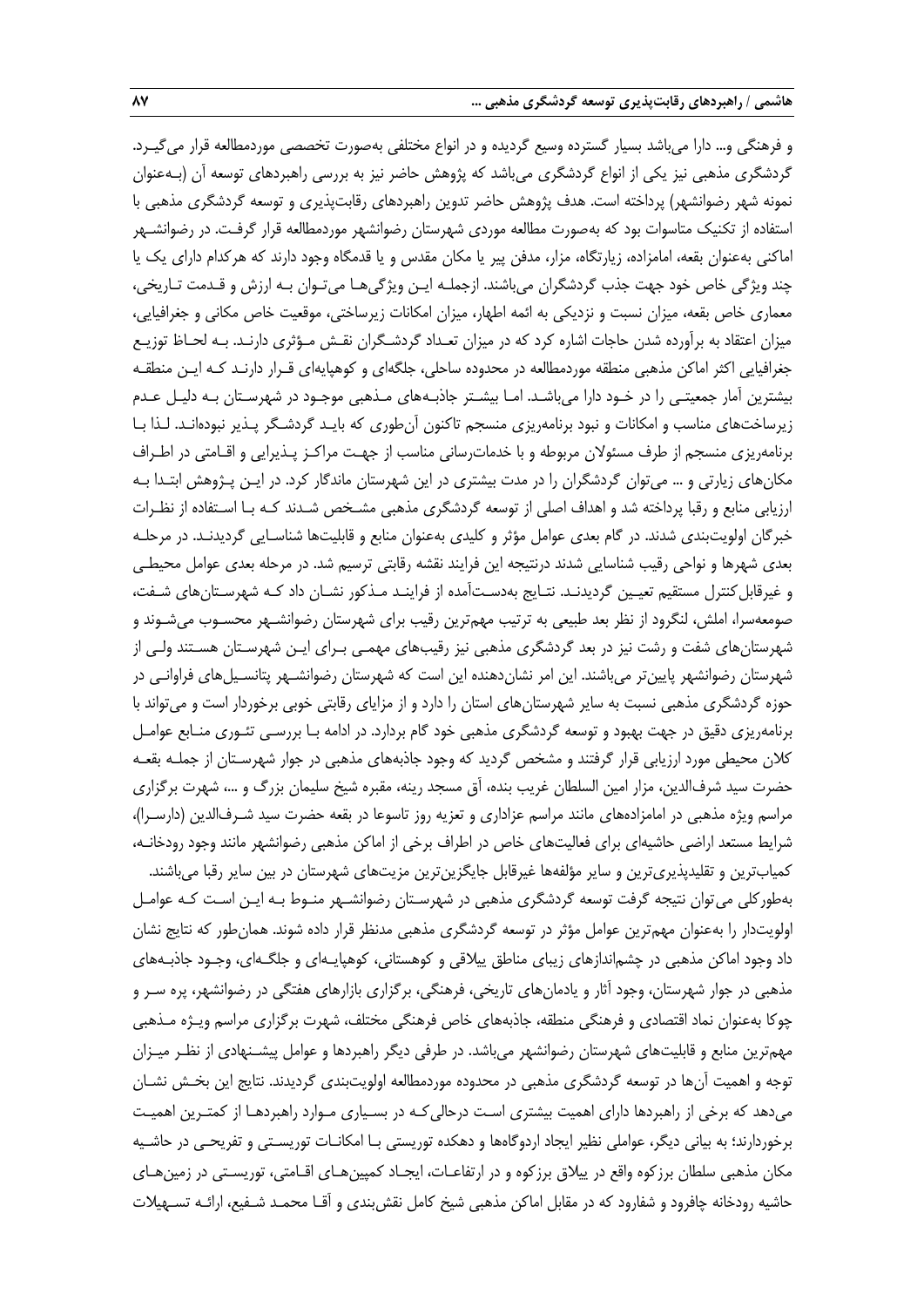بانکی با کارمزد کم به سرمایهگذاران عالقهمند جهت ایجاد فضـاهای گردشـگری در منـاطق مـذهبی ییالقـی )سـلطان برزکوه آق مسجد رینه) و مناطق کوهپایهای (شیخ ابوالمعالی)، اطلاعرسانی از طریق تهیه برنامههای مسـتند صداوسـیما، نقشه و بروشور، مجالت تخصصی، نشریات و سایتهای رسمی برای گردشگران عالقهمند به بازدید از بناهای مـذهبی و تاریخی، مرمت و بازسازی اماکن قدیمی اسپیه مزگت و آق مسجد دارای بیشترین تأثیرگذاری بوده و بیشـترین وزن را در بین سایر عوامل دارند. این بدان معناست که برای دستیابی به یک برنامه راهبردی و رقابتی بایسـتی بـه همـه مـوارد و جوانب توجه شود و در راستای ارتقاء همه موارد تالش کرد.

## **تقدیر و تشکر**

بنا به اظهار نویسنده مسئول، این مقاله حامی مالی نداشته است.

# **منابع**

- 1( آقاجانی، معصومه و فراهانیفرد، سعید )1394( گردشگری مذهبی و عوامـل مـؤثر بـر آن )مطالعـه مـوردی ایـران(، فصـلنامه سیاستهای راهبردی و کلان، سال ۳، شماره ۹، صص ۶۶-۴۳.
	- 2( امین زاده، بهناز )1389( مسجد و محرم، مجموعه مقاالت اولین و دومین دوره همایش معماری مساجد در ایران.
- 3( پیرعلی، علیرضا و سیادت، سعیده )1397( راهبردهای توسعه گردشگری مذهبی در کالنشهر شیراز، رهیافت فرهنـگ دینـی، سال ۱، شماره ۲، صص.۱۳۰-۱۱۵.
- 4( بدری، سیدعلی؛ رضوانی، محمدرضا؛ ترابی، ذبیحاهلل؛ ملکان، احمد )1394( متاسـوات، ابـزاری اسـتراتژیک بـرای برنامـهریزی گردشگری پایدار (مورد مطالعه: روستای میغان)، نشریه برنامهریزی و توسعه گردشگری، دوره ۴، شماره ۱۳، صص.۵۰-۲۹.
- 5( بهرامی، رحمت اله )1389( بررسی قابلیتها و تنگناهای توسعه توریسم روستایی در استان کردسـتان، بـا اسـتفاده از تکنیـک swot، مجموعه مقاالت چهارمین کنگره بینالمللی جغرافیدانان جهان اسالم.
- 6( تقوایی، مسعود؛ موسوی، سیدعلی؛ غالمی، یونس )1389( تحلیلی بر توسعه گردشگری مـذهبی )مطالعـه مـوردی: شهرسـتان نورآباد ممنسی)، فصلنامه فضای جغرافیایی، دوره ۱۰، شماره ۳۱، صص. ۶۴-۳۹.
- 7( پورنگ، علی؛ غیور باغبانی، سید مرتضی؛ پورنگ، ناهید )1399( شناسایی عوامل مؤثر برجذب و ماندگاری گردشگر مذهبی در کلان شهر مشهد با رویکرد داده بنیاد، نشریه علمی مدیریت اسلامی، سال ۲۸، شماره ۲، صص. ۱۹۱-۱۵۱.
- 8( حاتمینژاد، حسین؛ حبیبیان، بهار؛ امیرشکاری، مریم )1395( اولویتبندی راهبردهای توسعه گردشگری مذهبی شـهر دزفـول، گردشگری شهری، دوره ۳، شماره ۱، صص. ۷۶-۵۹.
- 9( حاجینژاد، علی؛ قدمی، مصطفی؛ صحرایی، احمد؛ فاطمی، جواد )1392( ارزیابی عوامل مؤثر بر گسترش گردشگری در ناحیـه ساحلی شهرستان جویبار با استفاده از مدل راهبردی سوات، نگرشهای نـو در جغرافیـای انسـانی، دوره ،5 شـماره ،2 صـص.  $N1-\rho$ .
- ۱۰) حسام، مهدی؛ محمدی یگانه، بهروز؛ چراغی، مهدی (۱۳۹۵) تحلیل اثرات گردشگری مذهبی در توسعه پایدار نواحی روسـتایی از دیدگاه جامعه میزبان (موردپژوهش: منطقه نمارستاق – شهرستان آمـل)، فضـای گردشـگری، دوره ۶، شـماره ۲۱، صـص.  $.1 - 119$ 
	- 11( حیدری چیانه، رحیم )1387( مبانی برنامهریزی صنعت گردشگری، تهران: انتشارات سمت.
- 12( حیدری، رضا؛ طالبپور، مهدی، نظری ترشیزی، احمد؛ شجیع، کیانوش؛ جابری، سجاد )1399( تدوین راهبردهای رقابتپذیری و توسعه گردشگری ورزشی در شهرها (مطالعه موردی: کلانِ شهر مشـهد)، فصـلنامه گردشـگری شـهری، دوره ۷، شـماره ۰، صص .143-159
- ١٣) دهدهجانی، جواد؛ خلیلی، حسین؛ میرزا ابوالقاسمی، محمدصادق (١٣٩٨) راهبردهای توسعه گردشگری مذهبی مطالعه مـوردی: حرم حضرت بی $_{1}$ ی حکیمه (س)، فصلنامه گردشگری شهری، دوره ۶۰ شماره ۴، صص. ۷۱–۵۷.
- 14( رحمانی، خلیل؛ پور طاهری، مهدی؛ رکنالدین افتخاری، عبدالرضا )1392( برنامهریزی راهبردی توسعه گردشگری مـذهبی در مناطق روستایی مطالعه موردی روستاهای دارای مکانهای مذهبی اورامان تخت، نجار و هجیج، برنامهریزی و آمـایش فضـا،